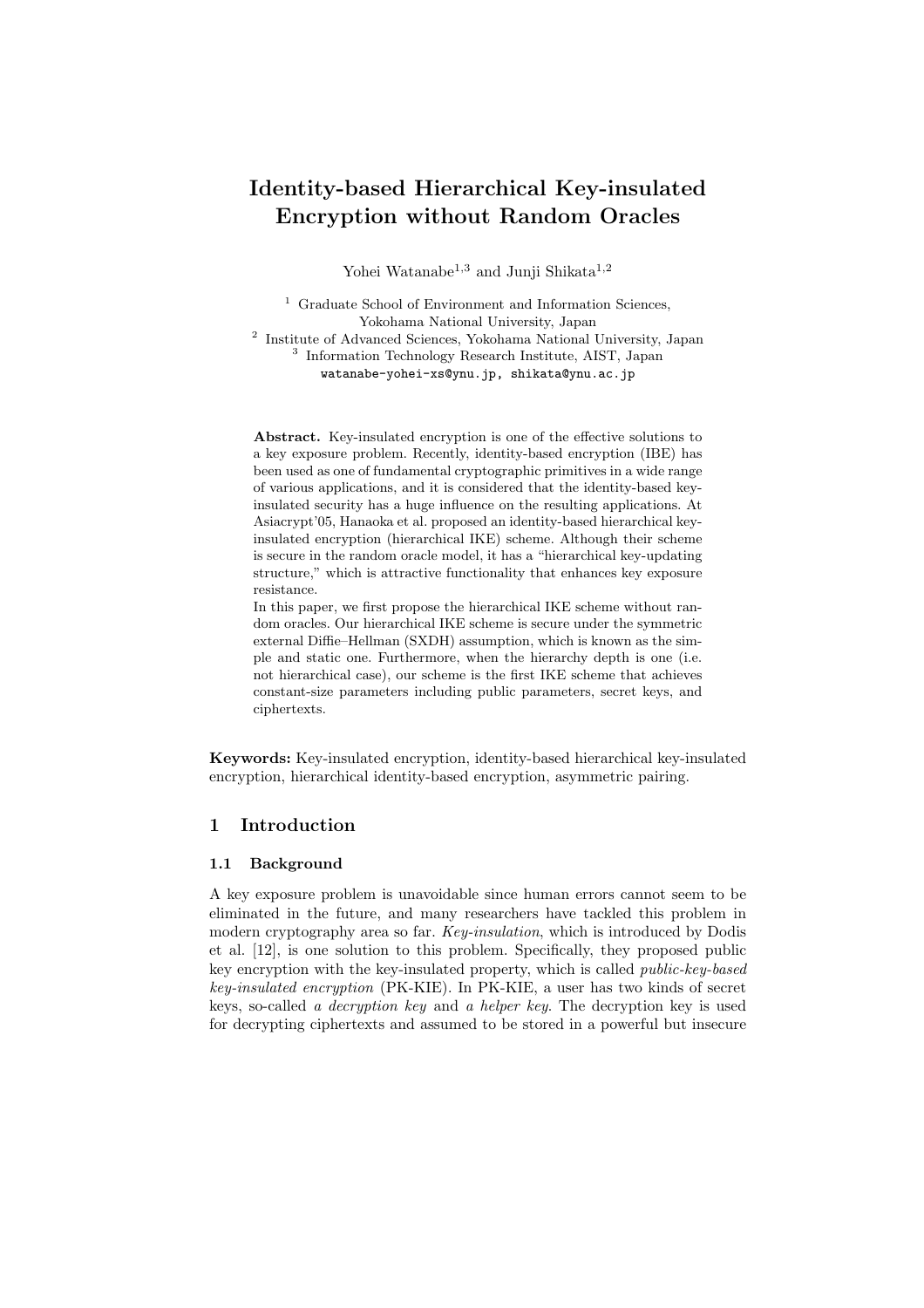device such as laptops and smartphones. Meanwhile, the helper key is used for updating the decryption key and assumed to be stored in a physically-secure but computationally-limited device such as USB pen drives. Traditionally, in key-insulated cryptography, the following two kinds of security notions are considered:

- 1. If a number of decryption keys are exposed, the fact does not affect decryption keys at other time-periods.
- 2. Even if a helper key is exposed, the security is not compromised unless at least one decryption key is exposed.

We say a key-insulated system is secure if it satisfies 1; and it is *strongly* secure if it satisfies both 1 and 2. Specifically, the lifetime of the system is divided into discrete time-periods, and the user can decrypt the ciphertext encrypted at some time-period *t* by using a decryption key updated at the same time-period *t*. Therefore, even if the decryption key at *t* is exposed, the fact does not affect decryption keys at other time-periods, and hence the impact of the exposure can be significantly reduced.

Following a seminal work by Dodis et al. [12], symmetric-key-based keyinsulated encryption [14], key-insulated signatures [13], and parallel key-insulated encryption [17, 18, 23] have been proposed so far. In addition to key-insulated cryptography, researchers have tackled the key exposure problem in various flavors. In forward-secure cryptography [1, 8], users update their own secret keys at the beginning of each time-period. Even if the secret key is exposed, an adversary cannot get any information of ciphertexts encrypted at previous time-periods. Intrusion-resilient cryptography [10, 11, 20] realizes both key-insulated security and forward security simultaneously at the sacrifice of efficiency and practicality.

In this paper, we focus on the key-insulation paradigm in the identity-based setting. Since identity-based encryption (IBE) has been used as one of fundamental cryptographic primitives in a wide range of various applications, we believe that the identity-based key-insulated security has a huge influence on the resulting applications. Also, developing key-insulated cryptography in the identity-based area is the first step to consider the key-insulated security in the attribute-based [3, 26] and functional encryption [7] settings. Thus, we consider that it is important to consider the identity-based key-insulated security. However, in the IBE context, there are only few researches on key-insulation. Hanaoka et al. [19] proposed the first identity-based (hierarchical) key-insulated encryption (IKE) scheme in the random oracle model. In their hierarchical IKE scheme, the key-updating mechanism has the hierarchical structure (and the scheme does not have a delegating property). Namely, not only a decryption key but also a helper key can be updated by a higher-level helper key. Since this "hierarchy" is not the same as that of hierarchical IBE (HIBE) [16], only applying techniques used in the HIBE context is insufficient for constructing secure (in particular, *strongly* secure) IKE schemes. The hierarchical property is attractive since it enhances resistance to key exposure and there seem to be various applications due to progress in information technology (e.g., the popularization of smartphones). Let us consider an example: Suppose that each employee has a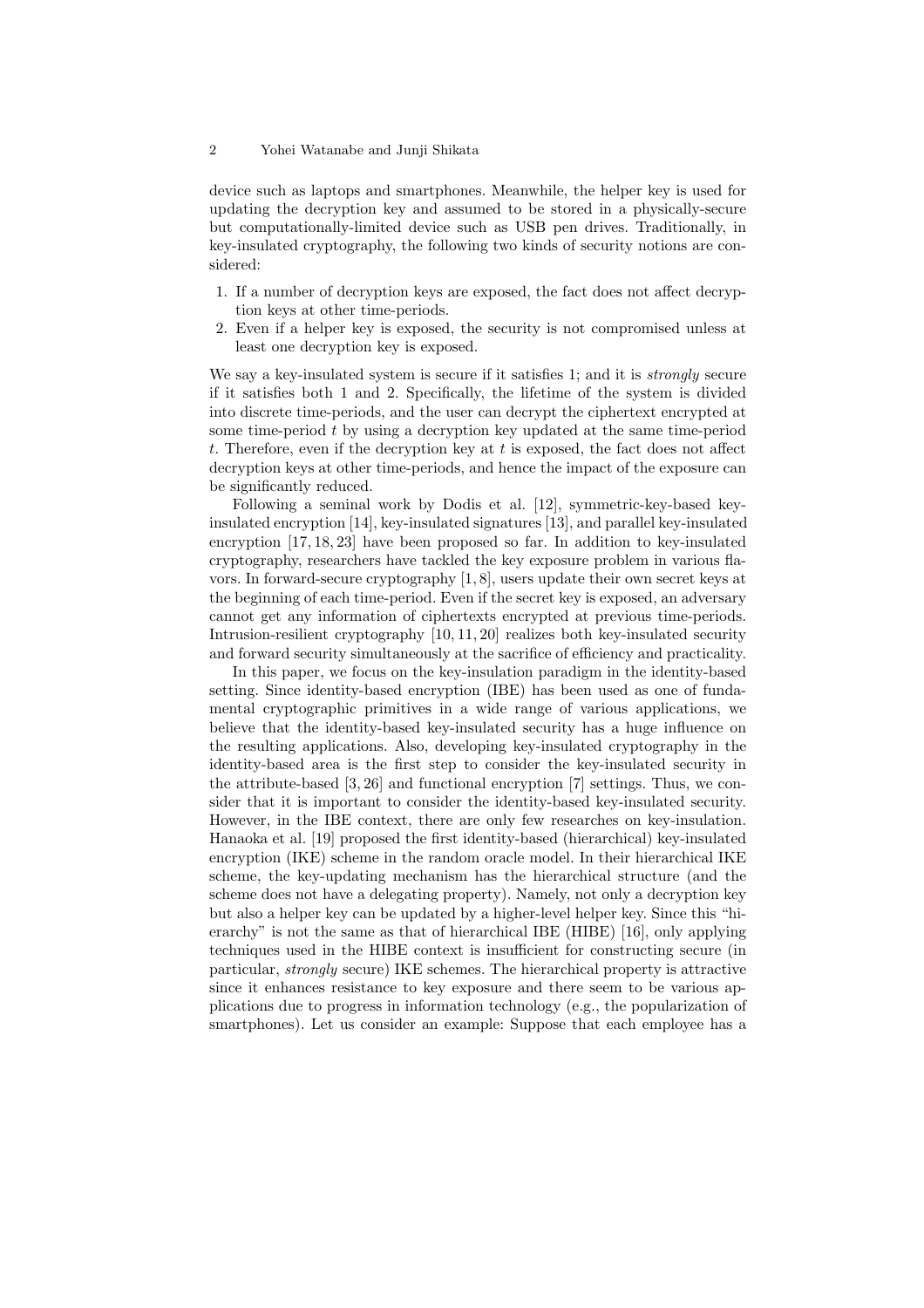smartphone for business use, a laptop, and a PC at his office. A decryption key is stored in the smartphone, and it is updated by a 1-st level helper key stored in his laptop every day. However, the 1-st level helper key might be leaked since he carries around the laptop, and connects to the Internet via the laptop. Thus, the 1-st level helper key is also updated by a 2-nd level helper key stored in his PC every two–three months. Since the PC is not completely isolated from the Internet, every half a year, his boss updates the 2-nd level helper key is updated by 3-rd level helper key stored in an isolated private device. Thus, we believe hierarchical IKE has many potential applications.

After the proposal of hierarchical IBE by Hanaoka et al., two (not hierarchical) IKE schemes with additional properties in the standard model were proposed. One is the so-called *parallel* IKE scheme, which was proposed by Weng et al. [31]. The other is the so-called *threshold* IKE scheme, which was proposed by Weng et al. [32]. These two schemes enhance the resistance to helper key exposure by splitting a helper key into multiple ones. However, once the (divided) helper key is leaked, the security cannot be recovered. We now emphasize that the hierarchical key-updating structure is useful since even if some helper key is exposed, the helper key can be updated. However, there have been no hierarchical IKE schemes without random oracles so far.

#### **1.2 Our Contribution**

In this paper, our aim is to construct a hierarchical IKE scheme such that: (1) we can prove the security in the standard model from simple computational assumptions; and (2) when the hierarchy depth is one (i.e., not hierarchical case), the scheme achieves all constant-size parameters including public parameters, secret keys, and ciphertexts.

As a result, we propose the first hierarchical IKE scheme in the standard model. Specifically, we construct the hierarchical IKE scheme from the symmetric external Diffie–Hellman (SXDH) assumption, which is a static and simple one. Further, the proposed scheme achieves the constant-size parameters when the hierarchy is one, whereas public parameters of the (not hierarchical) existing scheme [32] depend on sizes of identity spaces (also see Section 4.1 for comparison). This is due to differences of base IBE schemes of each scheme. Our (hierarchical) IKE scheme is based on the Jutla–Roy IBE [22] and its variant [25], whereas the existing scheme (but not hierarchical one) [32] is based on the Waters IBE [29]. In the following, we explain why a naive solution is insufficient and why achieving (1) and (2) is challenging.

**Why a (trivial) hierarchical IKE scheme from HIBE is insufficient.**<sup>4</sup> One may think that a hierarchical IKE scheme can be easily obtained from an arbitrary HIBE scheme. However, the resulting IKE scheme is insecure in our security model, which was first formalized in [19]. The reason for this is that our security model includes the *strong* security model, and hence the fact

<sup>4</sup> This fact was also mentioned in [19].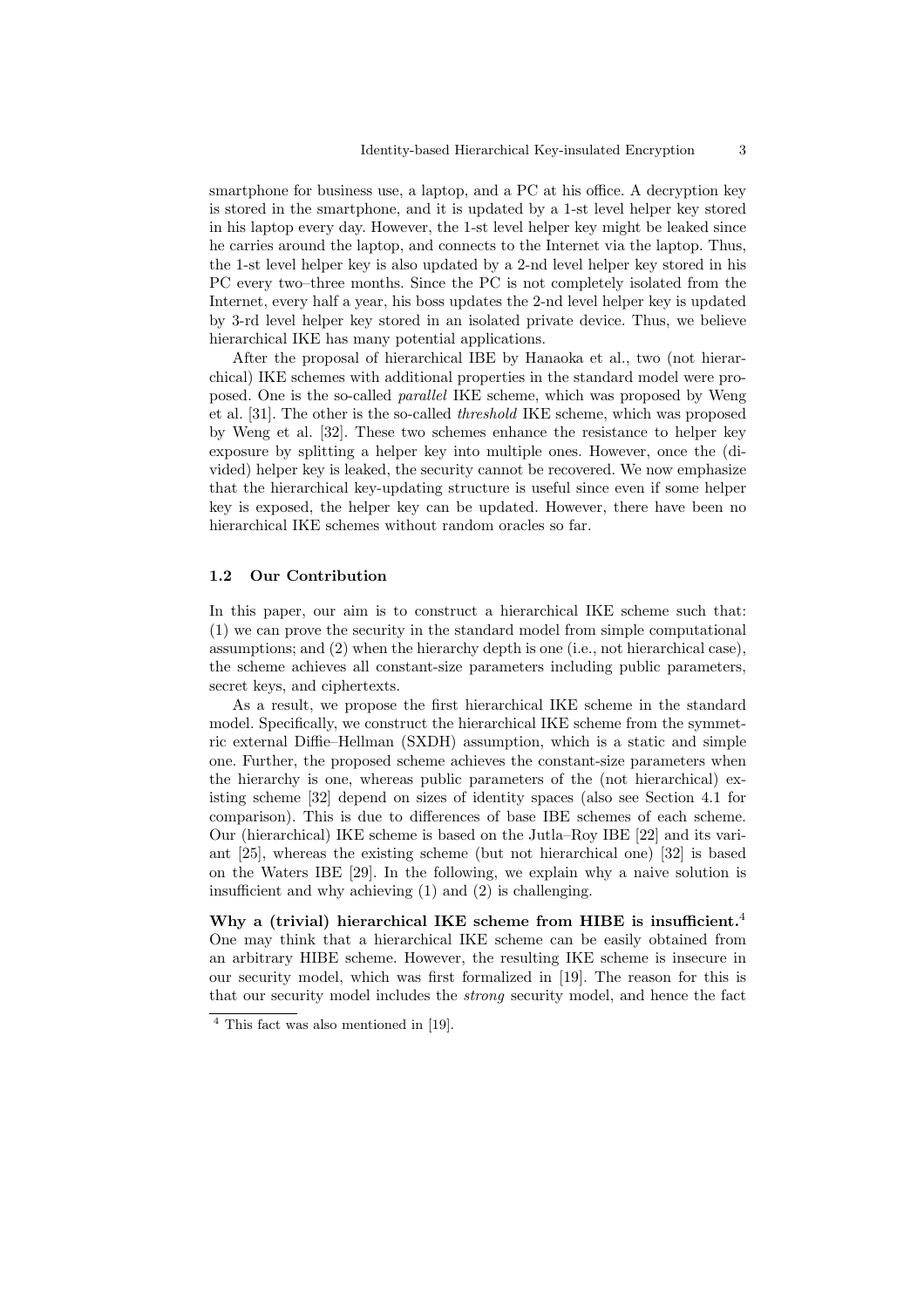makes a hierarchical IKE scheme from HIBE insecure. More specifically, a trivial construction is as follows. Let  $sk<sub>I</sub>$  be a secret key for some identity I in HIBE, and  $hk_1^{(\ell)}$  be an  $\ell$ -th level helper key for I in IKE. We set  $sk_1$  as  $hk_1^{(\ell)}$ , and lower-level helper and decryption keys can be obtained from  $sk_1$  by regarding time-periods as descendants' identity. However, it is easy to see that if *ℓ*-th level helper key is exposed, then an adversary can obtain all lower-level keys, and thus, the resulting scheme does not meet the strong security. In fact, Bellare and Palacio [2] showed that *not strongly secure* PK-KIE is equivalent to IBE for a similar reason.

**Difficulties in constructing a constant-size IKE scheme from simple computational assumptions.** The main difficulty in constructing an IKE scheme is that an adversary can get various keys regarding a target identity I *∗* , whereas in (H)IBE, the adversary cannot get any information on a secret key for I *∗* . This point makes a construction methodology non-trivial. Actually, it seems difficult to apply the Waters dual-system IBE [30] (and its variant [24]) as the underlying basis of IKE schemes. Technically, in their scheme each of secret keys and ciphertexts contains some random exponent, so-called  $tag_K$  and  $tag_G$ , respectively. In their proof, these tags for some I are needed to be generated by inputting I into some pairwise independent function, which is embedded into public parameters in advance. This generating procedure is necessary for cancellation of values and hence the security proof. Although it holds  $tag_K = tag_C$  for the same identity I, the proof works well since it is enough to generate only  $taq<sub>K</sub>$ for all identities  $I \neq I^*$  and only  $tag_C$  for the target identity  $I^*$ . However, in the IKE setting, not only  $tag<sub>C</sub>$  but also  $tag<sub>K</sub>$  for  $I^*$  have to be generated since an adversary can get leaked decryption and helper keys for I *∗* , and hence, the proof does not go well. To overcome this challenging point, we set (the variant of) the Jutla–Roy IBE [22, 25], which is another type of constant-size IBE schemes, as the basis of our IKE scheme, and thus we can realize the first constant-size IKE scheme under the SXDH assumption. Further, we can also obtain the hierarchical IKE scheme by extending the technique into the hierarchical setting.

*Organization of this paper.* In Section 2, we describe the notation used in this paper, asymmetric pairings, complexity assumptions, and functions which map time to discrete time-periods. In Section 3, we give a model and security definition of hierarchical IKE. In Section 4, we propose a direct construction of our hierarchical IKE scheme, and give the efficiency comparison among our scheme and existing schemes. In Section 5, we show the security proof of our scheme. In Section 6, we show a CCA-secure hierarchical IKE scheme. In Section 7, we conclude this paper.

# **2 Preliminaries**

**Notation.** In this paper, "probabilistic polynomial-time" is abbreviated as "PPT". Let  $\mathbb{Z}_p := \{0, 1, \ldots, p-1\}$  and  $\mathbb{Z}_p^{\times} := \mathbb{Z}_p \setminus \{0\}$ . If we write  $(y_1, y_2, \ldots, y_m) \leftarrow$  $\mathcal{A}(x_1, x_2, \ldots, x_n)$  for an algorithm  $\mathcal A$  having *n* inputs and *m* outputs, it means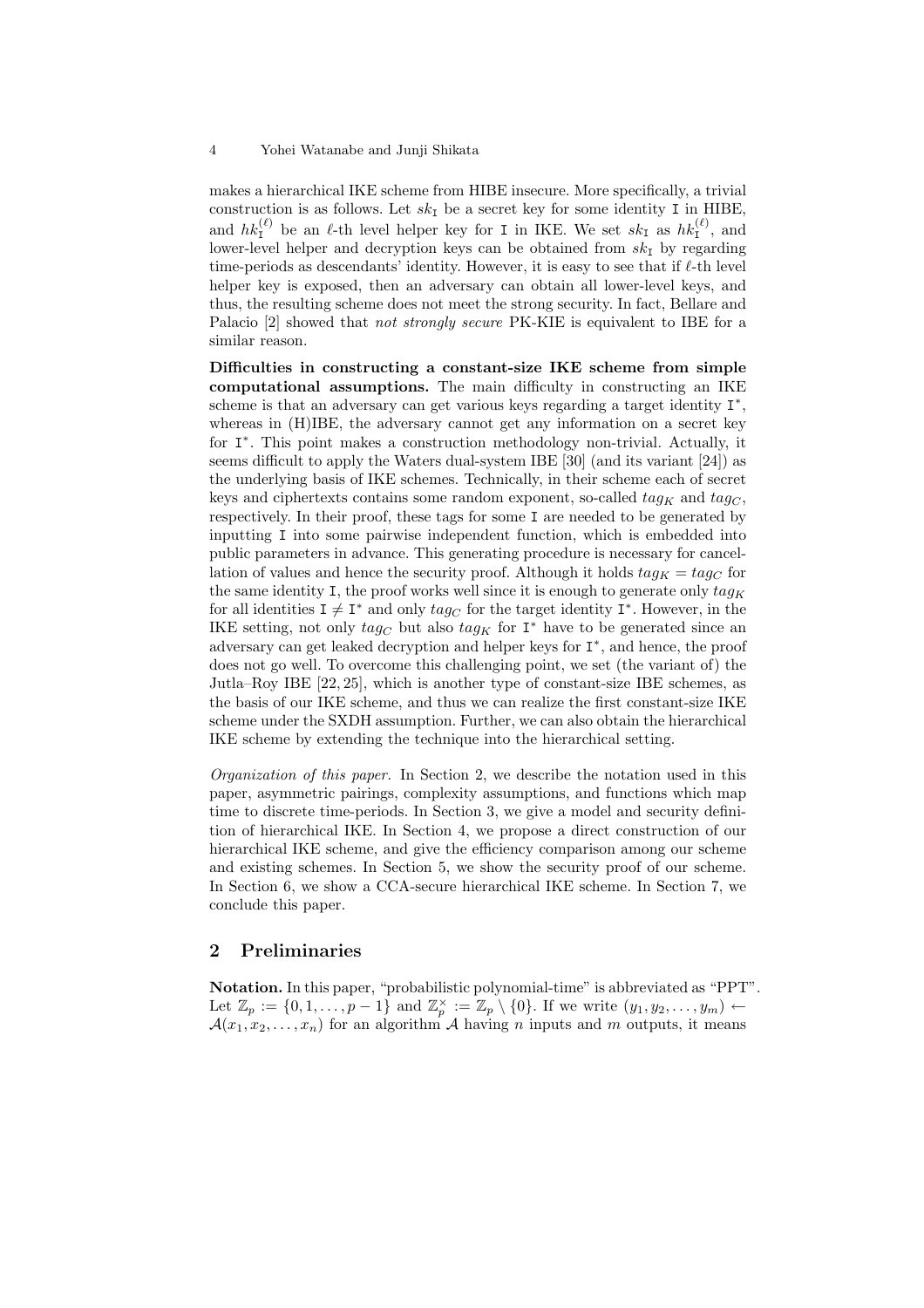to input  $x_1, x_2, \ldots, x_n$  into A and to get the resulting output  $y_1, y_2, \ldots, y_m$ . We write  $(y_1, y_2, \ldots, y_m) \leftarrow \mathcal{A}^{\mathcal{O}}(x_1, x_2, \ldots, x_n)$  to indicate that an algorithm  $\mathcal A$ that is allowed to access an oracle  $\mathcal O$  takes  $x_1, x_2, \ldots, x_n$  as input and outputs  $(y_1, y_2, \ldots, y_m)$ . If X is a set, we write  $x \stackrel{s}{\leftarrow} X$  to mean the operation of picking an element *x* of  $\mathcal X$  uniformly at random. We use  $\lambda$  as a security parameter. M and  $I$  denote sets of plaintexts and IDs, respectively, which are determined by a security parameter  $\lambda$ .

**Bilinear Group.** A bilinear group generator  $\mathcal{G}$  is an algorithm that takes a security parameter  $\lambda$  as input and outputs a bilinear group  $(p, \mathbb{G}_1, \mathbb{G}_2, \mathbb{G}_T, q_1, q_2, e)$ . where *p* is a prime,  $\mathbb{G}_1$ ,  $\mathbb{G}_2$ , and  $\mathbb{G}_T$  are multiplicative cyclic groups of order *p*,  $g_1$ and  $g_2$  are (random) generators of  $\mathbb{G}_1$  and  $\mathbb{G}_2$ , respectively, and *e* is an efficiently computable and non-degenerate bilinear map  $e : \mathbb{G}_1 \times \mathbb{G}_2 \to \mathbb{G}_T$  with the following bilinear property: For any  $u, u' \in \mathbb{G}_1$  and  $v, v' \in \mathbb{G}_2$ ,  $e(uu', v) = e(u, v)e(u', v)$ and  $e(u, vv') = e(u, v)e(u, v')$ , and for any  $u \in \mathbb{G}_1$  and  $v \in \mathbb{G}_2$  and any  $a \in \mathbb{Z}_p$ ,  $e(u^a, v) = e(u, v^a) = e(u, v)^a.$ 

A bilinear map *e* is called symmetric or a "Type-1" pairing if  $\mathbb{G}_1 = \mathbb{G}_2$ . Otherwise, it is called asymmetric. In the asymmetric setting, *e* is called a "Type- $2$ " pairing if there is an efficiently computable isomorphism either from  $\mathbb{G}_1$  to  $\mathbb{G}_2$  or from  $\mathbb{G}_2$  to  $\mathbb{G}_1$ . If no efficiently computable isomorphisms are known, then it is called a "Type-3" pairing. In this paper, we focus on the Type-3 pairing, which is the most efficient setting (For details, see [9, 15]).

**Symmetric External Diffie–Hellman (SXDH) Assumption.** We give the definition of the decisional Diffie–Hellman (DDH) assumption in  $\mathbb{G}_1$  and  $\mathbb{G}_2$ , which are called the DDH1 and DDH2 assumptions, respectively. ri i

Let  $A$  be a PPT adversary and we consider  $A$ 's advantage against the DDH1 problem as follows.

$$
Adv_{\mathcal{G},\mathcal{A}}^{DDH1}(\lambda) := \left| \Pr\left[b' = b \begin{bmatrix} D := (p,\mathbb{G}_1, \mathbb{G}_2, \mathbb{G}_T, g_1, g_2, e) \leftarrow \mathcal{G}, \\ c_1, c_2 \stackrel{*}{\leftarrow} \mathbb{Z}_p, \ b \stackrel{*}{\leftarrow} \{0,1\}, \\ \text{if } b = 0 \text{ then } T := g_1^{c_1c_2}, \\ \text{else } T \stackrel{*}{\leftarrow} \mathbb{G}_1, \\ b' \leftarrow \mathcal{A}(\lambda, D, g_1, g_2, g_1^{c_1}, g_1^{c_2}, T) \end{bmatrix} - \frac{1}{2} \right| \right|.
$$

**Definition 1 (DDH1 Assumption).** *The DDH1 assumption relative to a generator G holds if for all PPT adversaries A,*  $Adv_{\mathcal{G},\mathcal{A}}^{DDH1}(\lambda)$  *is negligible in*  $\lambda$ *.* 

Similarly, we define the DDH2 problem. Let  $A$  be a PPT adversary and we consider *A*'s advantage against the DDH2 problem as follows. 

$$
Adv_{\mathcal{G},\mathcal{A}}^{DDH2}(\lambda) := \left| \Pr\left[b' = b \left| \begin{array}{c} D := (p,\mathbb{G}_1,\mathbb{G}_2,\mathbb{G}_T,g_1,g_2,e) \leftarrow \mathcal{G}, \\ c_1,c_2 \stackrel{\hspace{0.1em}\mathsf{\scriptscriptstyle\$}}{\leftarrow} \mathbb{Z}_p, \ b \stackrel{\hspace{0.1em}\mathsf{\scriptscriptstyle\$}}{\leftarrow} \{0,1\}, \\ \text{if } b = 0 \text{ then } T := g_2^{c_1c_2}, \\ \text{else } T \stackrel{\hspace{0.1em}\mathsf{\scriptscriptstyle\$}}{\leftarrow} \mathbb{G}_2, \\ b' \leftarrow \mathcal{A}(\lambda,D,g_1,g_2,g_2^{c_1},g_2^{c_2},T) \end{array}\right] - \frac{1}{2} \right|.
$$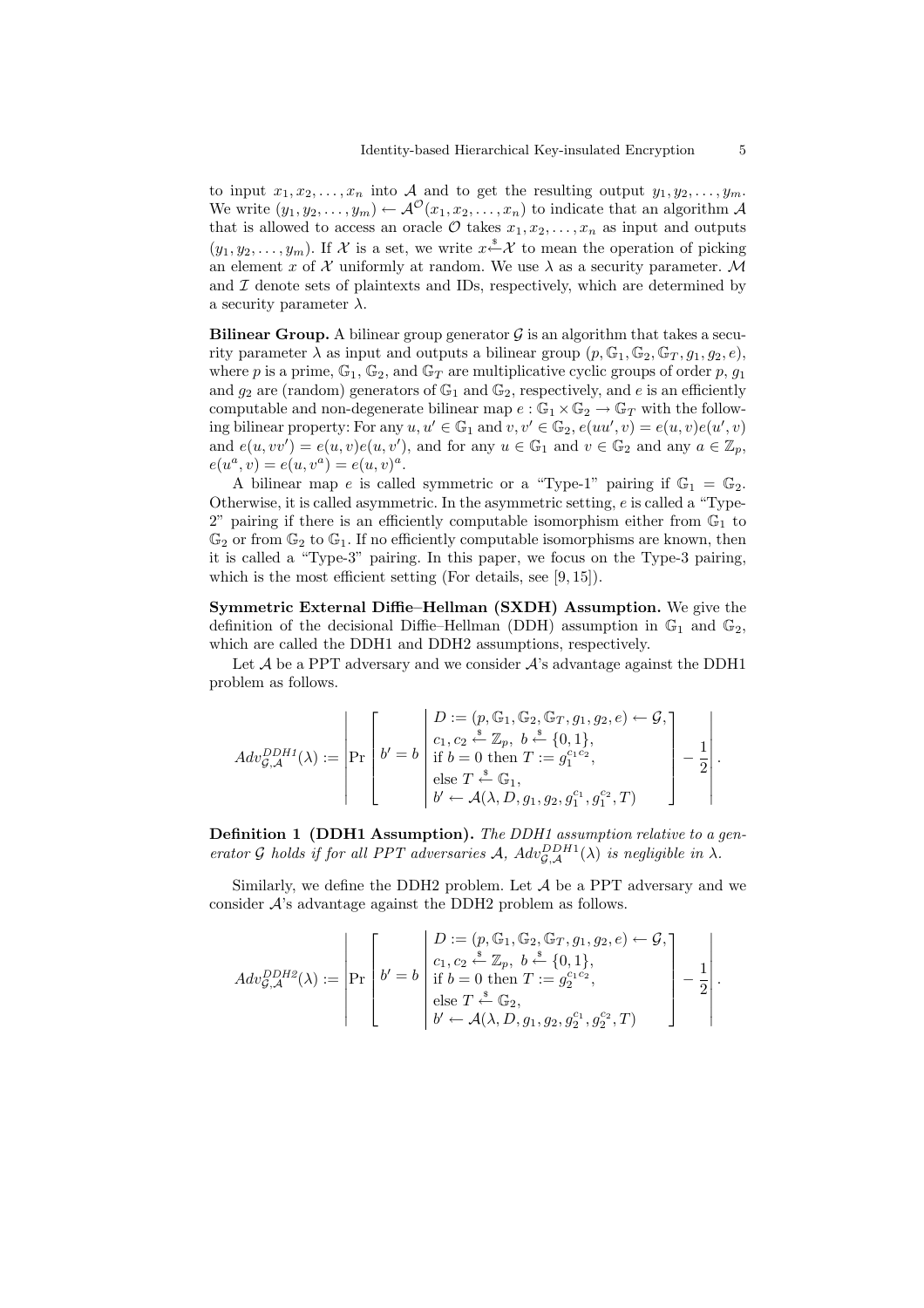|                               | Jan.                       |             | Feb. Mar. Apr. May Jun. Jul. Aug. Sep. Oct. Nov. Dec. |                                                  |             |              |             |                      |                                                                                  |              |              |                         |
|-------------------------------|----------------------------|-------------|-------------------------------------------------------|--------------------------------------------------|-------------|--------------|-------------|----------------------|----------------------------------------------------------------------------------|--------------|--------------|-------------------------|
| $\tau_{\scriptscriptstyle 3}$ | $t_2^{(1)}$                |             |                                                       |                                                  |             | $t_2^{(2)}$  |             |                      |                                                                                  |              |              |                         |
| $T_2$                         | $t_2^{(1)}$<br>$t_2^{(2)}$ |             |                                                       | $t_2^{(3)}$                                      |             | $t_2^{(4)}$  |             | $t_2^{(5)}$          |                                                                                  | $t_2^{(6)}$  |              |                         |
| $\tau_{1}$                    | $t_1^{(1)}$                | $t_1^{(2)}$ | $t_1^{(3)}$                                           | $t_1^{(4)}$                                      | $t_1^{(5)}$ | $t_1^{(6)}$  | $t_1^{(7)}$ | $t_1^{(8)}$          | $t_1^{(9)}$                                                                      | $t_1^{(10)}$ | $t_1^{(11)}$ | $t_1^{(12)}$            |
|                               |                            |             | (5)                                                   | $t_0^{(6)}t_0^{(7)}t_0^{(8)}t_0^{(9)}t_0^{(10)}$ |             | (11)<br>(12) |             | $(14)$ $(15)$ $(16)$ | <sup>(16)</sup> $t_0^{(17)}$ $t_0^{(18)}$ $t_0^{(19)}$ $t_0^{(19)}$ $t_0^{(20)}$ |              | (22)<br>(21) | $t_0^{(23)} t_0^{(24)}$ |
|                               |                            | time        |                                                       |                                                  |             |              |             |                      |                                                                                  |              |              |                         |

**Fig. 1.** Intuition of time-period map functions.

**Definition 2 (DDH2 Assumption).** *The DDH2 assumption relative to a generator G holds if for all PPT adversaries A,*  $Adv_{\mathcal{G},\mathcal{A}}^{DDH2}(\lambda)$  *is negligible in*  $\lambda$ *.* 

**Definition 3 (SXDH Assumption).** *We say that the SXDH assumption relative to a generator G holds if both the DDH1 and DDH2 assumptions relative to G hold.*

**Time-period Map Functions.** In this paper, we deal with *several kinds of time-periods* since we consider that update intervals of each level key are different. For example, in some practical applications, it might be suitable that a decryption key (i.e. 0-th level key) and a 1-st level helper key should be updated every day and every three months, respectively. To describe such different update intervals of each level key, we use functions, which is so-called *time-period map functions*. This functions were also used in [19]. Now, let *T* be a (possibly infinite) set of *time*, and  $\mathcal{T}_i$  ( $0 \leq j \leq \ell - 1$ ) be a finite set of *time-periods*. We assume  $|T_0| \geq |T_1| \geq \cdots \geq |T_{\ell-1}|$ . This means that a lower-level key is updated more frequently than the higher-level keys. Then, we assume there exists a function  $T_j$   $(0 \leq j \leq \ell - 1)$  which map time time  $\in \mathcal{T}$  to a time-period  $t_j \in \mathcal{T}_j$ . For the understanding of readers, by letting time = 9:59/7th/Oct./2015 and  $\ell := 4$ , we give an example in Figure 1 and below. For example, we have  $T_0({\tt time})\;=\;t_0^{(19)}\;=\;{\tt 1st\text{-}15th/0ct.}/2015,\; T_1({\tt time})\;=\;t_1^{(10)}\;=\;{\tt Oct.}/2015,$  $T_2({\tt time})$  =  $t_2^{(5)}$  = Oct.-Dec./2015, and  $T_3({\tt time})$  =  $t_3^{(2)}$  = Jul.-Dec./2015. Namely, in this example, it is assumed that the decryption key, and 1-st, 2-nd, and 3-rd helper keys are updated every half a month, every month, every three months, and every half a year. Further, we can also define a function  $T_{\ell}$  such that  $T_{\ell}(\text{time}) = 0$  for all time  $\in \mathcal{T}$ .

## **3 Identity-based Hierarchical Key-insulated Encryption**

#### **3.1 The Model**

In *ℓ*-level hierarchical IKE, a key generation center (KGC) generates an initial decryption key  $dk_{1,0}$  and  $\ell$  initial helper keys  $hk_{1,0}^{(1)}, \ldots, hk_{1,0}^{(\ell)}$  as a secret key for a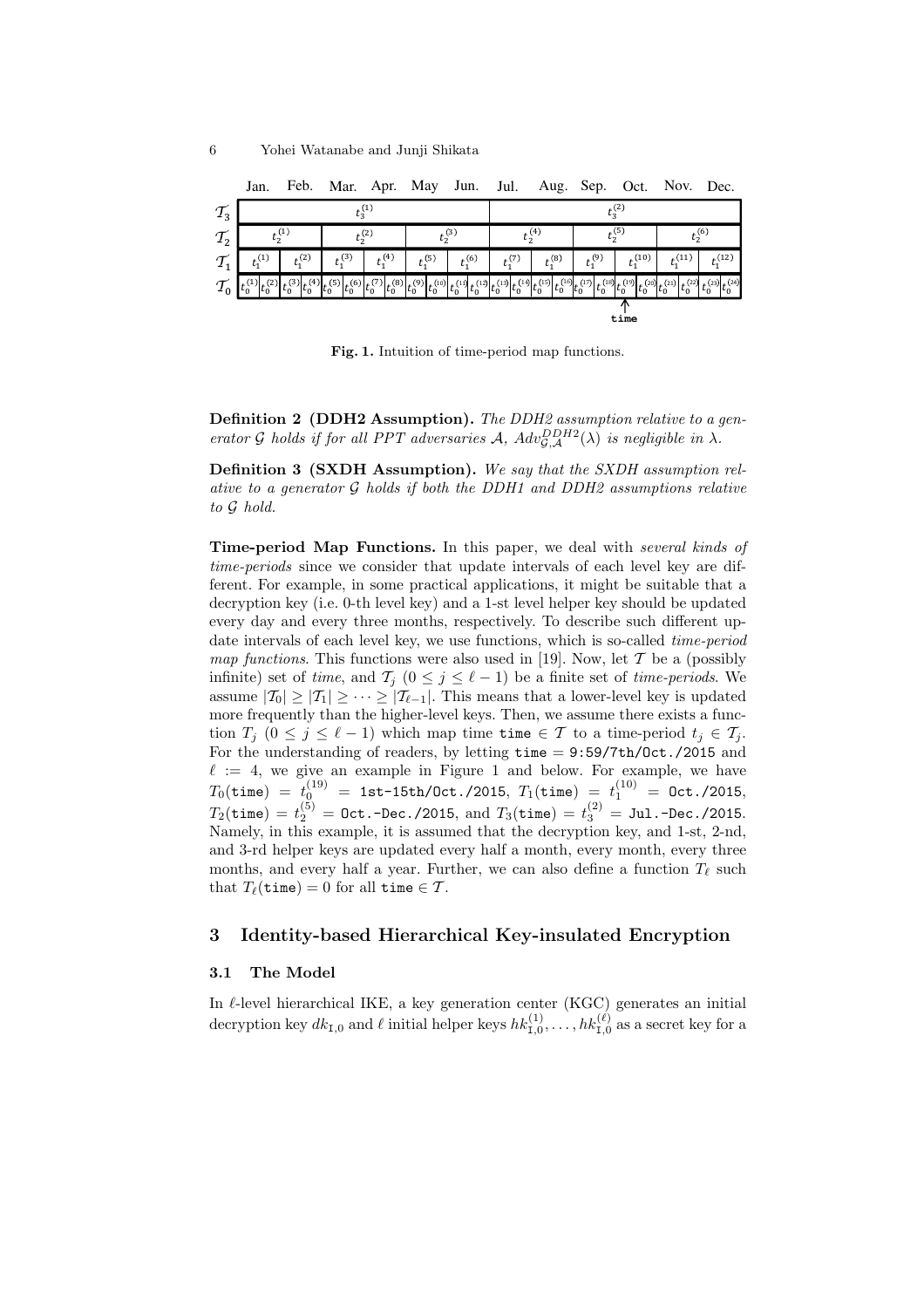user I. Suppose that all time-period map functions  $T_0, \ldots, T_{\ell-1}$  are available to all users. The key-updating procedure when the user wants to get a decryption key at current time time *∈ T* from the initial helper keys is as follows. The *ℓ*-th level helper key  $hk_{1,0}^{(\ell)}$  is a long-term one and is never updated. First, the user generates *key update*  $\delta_{t_{\ell-1}}^{(\ell-1)}$  for the  $(\ell-1)$ -th level helper key from  $hk_{1,0}^{(\ell)}$  and a time-period  $t_{\ell-1} := T_{\ell-1}(\text{time}) \in T_{\ell-1}$ . Then, the  $(\ell-1)$ -th level helper key  $hk_{1,0}^{(\ell-1)}$  can be updated by the key update  $\delta_{t_{\ell-1}}^{(\ell-1)}$ , and the user get the helper key  $hk_{1,t_{\ell-1}}^{(\ell-1)}$  at the time-period  $t_{\ell-1}$ . Similarly, the *i*-th level helper key  $hk_{1,t_i}^{(i)}$  at the time-period  $t_i := T_i(\text{time}) \in \mathcal{T}_i$  can be obtained from  $hk_{\text{I},0}^{(i)}$  and  $\delta_{t_i}^{(i)}$ , where  $\delta_{t_i}^{(i)}$  is generated from the  $(i+1)$ -th level helper key  $hk_{1,t_{i+1}}^{(i+1)}$ . The user can finally get the decryption key  $dk_{\text{I},t_0}$  at a time-period  $t_0 := T_0(\text{time}) \in \mathcal{T}_0$  from the 1-st level helper key  $hk_{I,T_1(\text{time})}^{(1)}$ . Anyone can encrypt a plaintext M with the identity I and current time time*<sup>∗</sup>* , and the user can decrypt the ciphertext *C* with his decryption key  $dk_{1,t_0}$  only if  $t_0 = T_0(\text{time}^*)$ . At  $\text{time}' \in \mathcal{T}$ , the user can update the time-period of the decryption key from any time-period  $t_0$  to  $t'_0 := T_0(\mathtt{time}') \in \mathcal{T}_0$  by using key update  $\delta_{T_0}^{(0)}$  $T_0(t)$ <sub>T0</sub>(time<sup>*'*</sup>)</sub>. The key update  $\delta_{T_0(t)}^{(0)}$ can be obtained from  $hk_{1,t'_1}^{(1)}$  only if  $t'_1 = T_1(\text{time}^{\prime})$ . If not, it is necessary to get  $\delta^{(1)}_{T_{10}}$  $T_1(t$ <sub>ine'</sub>) and update  $hk_{1,t'_1}^{(1)}$ . In this manner, the decryption and helper keys are updated.

An *ℓ*-level hierarchical IKE scheme *ΠIKE* consists of six-tuple algorithms (PGen, Gen, *∆*-Gen, Upd, Enc, Dec) defined as follows. For simplicity, we omit a public parameter in the input of all algorithms except for the PGen algorithm.

- (*pp, mk*) *←* PGen(*λ, ℓ*): A probabilistic algorithm for parameter generation. It takes a security parameter  $\lambda$  and the maximum hierarchy depth  $\ell$  as input, and outputs a public parameter *pp* and a master key *mk*.
- $I_d = (dk_{\text{I},0}, hk_{\text{I},0}^{(1)}, \ldots, hk_{\text{I},0}^{(\ell)}) \leftarrow \text{Gen}(mk, \text{I})$ : An algorithm for user key generation. It takes  $mk$  and an identity  $I \in \mathcal{I}$  as input, and outputs an initial secret key  $dk_{1,0}$  associated with I and initial helper keys  $hk_{1,0}^{(1)}, \ldots, hk_{1,0}^{(\ell)}$ , where  $hk_{1,0}^{(i)}$   $(1 \leq i \leq \ell)$  is assumed to be stored user's *i*-th level private device.
- $\delta^{(i-1)}_{T_{i-1}(\cdot)}$  $T_{i-1}$ (time) or *⊥* ← *∆*-Gen( $hk_{\mathrm{I},t_i}^{(i)}$ , time): An algorithm for key update generation. It takes an *i*-th helper key  $hk_{1,t_i}^{(i)}$  at a time period  $t_i \in \mathcal{T}_i$  and current time time as input, and outputs key update  $\delta_{T_{i-1}}^{(i-1)}$  $T_{i-1}$ (time) if  $t_i = T_i$ (time); otherwise, it outputs *⊥*.
- $-hk_{\mathbf{I},\tau_i}^{(i)} \leftarrow \mathsf{Upd}(hk_{\mathbf{I},t_i}^{(i)},\delta_{\tau_i}^{(i)})$ : A probabilistic algorithm for decryption key generation. It takes an *i*-th helper key  $hk_{1,t_i}^{(i)}$  at a time-period  $t_i \in \mathcal{T}_i$  and key update  $\delta_{\tau_i}^{(i)}$  at a time-period  $\tau \in \mathcal{T}_i$  as input, and outputs a renewal *i*-th helper key  $hk_{1,\tau_i}^{(i)}$  at  $\tau$ . Note that for any  $t_0 \in \mathcal{T}_0$ ,  $hk_{1,t_0}^{(0)}$  means  $dk_{1,t_0}$ .
- *⟨C,* time*⟩ ←* Enc(I*,* time*, M*): A probabilistic algorithm for encryption. It takes an identity I, current time time, and a plaintext  $M \in \mathcal{M}$  as input, and outputs a pair of a ciphertext and current time  $\langle C, \text{time} \rangle$ .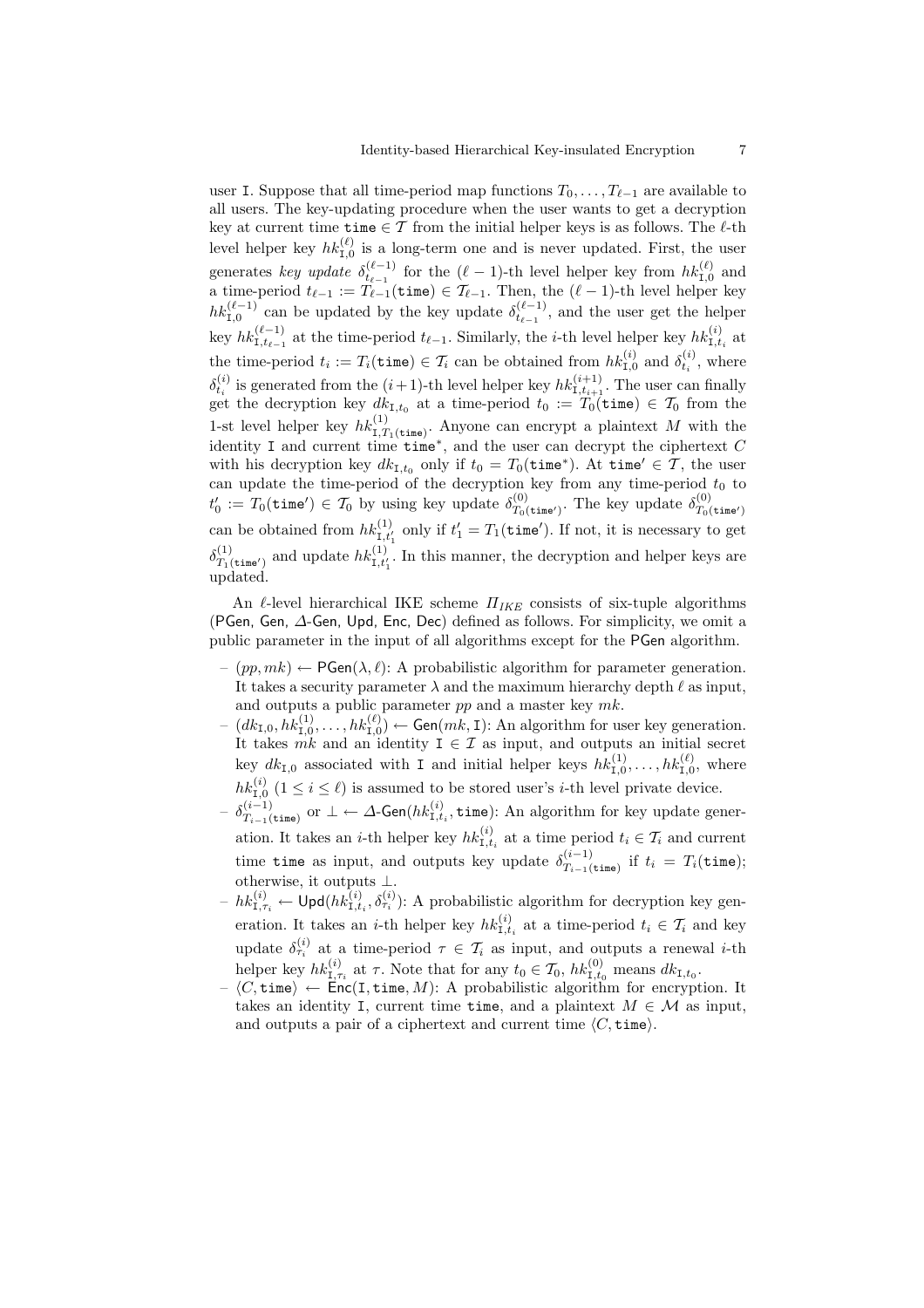- 8 Yohei Watanabe and Junji Shikata
	- *M* or *⊥ ←* Dec(*dk*I*,t*<sup>0</sup> *,⟨C,* time*⟩*): A deterministic algorithm for decryption. It takes  $dk_{\text{I},t_0}$  and  $\langle C,\text{time}\rangle$  as input, and outputs *M* or  $\perp$ , where  $\perp$  indicates decryption failure.

In the above model, we assume that *ΠIKE* meets the following correctness property: For all security parameter  $\lambda$ , all  $\ell := poly(\lambda)$ , all  $(mk, pp) \leftarrow \mathsf{PGen}(\lambda, \ell)$ , all  $M \in \mathcal{M}$ , all  $(dk_{\mathtt{I},0}, hk_{\mathtt{I},0}^{(1)}, \ldots, hk_{\mathtt{I},0}^{(\ell)}) \leftarrow \mathsf{Gen}(mk,\mathtt{I}),$  and all time  $\in \mathcal{T},$  it holds that  $M \leftarrow \mathsf{Dec}(dk_{\mathbf{I},T_0(\mathtt{time})}, \mathsf{Enc}(\mathbf{I},\mathtt{time},M)),$  where  $dk_{\mathbf{I},T_0(\mathtt{time})}$  is generated as follows: For  $i=\ell,\ldots,1,\mathit{hk}^{(i-1)}_{\mathrm{I},T_{i-1}(\mathtt{time})}\leftarrow\mathsf{Upd}(\mathit{hk}^{(i-1)}_{\mathrm{I},t_{i-1}},\varDelta\text{-Gen}(\mathit{hk}^{(i)}_{\mathrm{I},T_{i}(\mathtt{time})},\mathtt{time})),$ where some  $t_i \in \mathcal{T}_i$  and  $hk_{1,T_0(\text{time})}^{(0)} := dk_{1,T_0(\text{time})}$ .

### **3.2 Security Definition**

We consider a security notion for indistinguishability against key exposure and chosen plaintext attack for IKE (IND-KE-CPA). Let *A* be a PPT adversary, and  $\mathcal{A}$ 's advantage against IND-KE-CPA security is defined by

$$
Adv^{IND\text{-}KE\text{-}CPA}_{I_{IKE},\mathcal{A}}(\lambda) := \\ \begin{vmatrix} \begin{matrix} (pp,mk) \leftarrow \mathsf{PGen}(\lambda), \\ (M_0^*,M_1^*,\mathbf{1}^*,\mathbf{time}^*,\mathit{state}) \leftarrow \mathcal{A}^{KG(\cdot),KI(\cdot,\cdot,\cdot)}(\mathsf{find},pp), \\ b \stackrel{\$} \leftarrow \{0,1\}, C^* \leftarrow \mathsf{Enc}(\mathbf{I}^*,\mathbf{time}^*,M_b^*), \\ b' \leftarrow \mathcal{A}^{KG(\cdot),KI(\cdot,\cdot,\cdot)}(\mathsf{guess},C^*,\mathit{state}) \end{matrix} \end{vmatrix} - \frac{1}{2} \end{vmatrix}.
$$

where  $KG(\cdot)$  and  $KI(\cdot, \cdot, \cdot)$  are defined as follows.

- *KG*( $\cdot$ ): For a query  $I \in \mathcal{I}$ , it stores and returns  $(dk_{I,0}, hk_{I,0}^{(1)}, \ldots, hk_{I,0}^{(\ell)})$  by running Gen(*mk,* I).
- $\boldsymbol{KI}(\cdot,\cdot,\cdot)$ : For a query  $(i,\mathtt{I},\mathtt{time})\in\{0,1,\ldots,\ell\}\times\mathcal{I}\times\mathcal{T},$  it returns  $hk_{\mathtt{I},T_i(\mathtt{time})}^{(i)}$  by  $\text{running } \delta^{(j-1)}_{T_{j-1}(\texttt{time})} \leftarrow \Delta\text{-Gen}(hk^{(j)}_{\texttt{I}, T_j(\texttt{time})}, \texttt{time}) \text{ and } hk^{(j-1)}_{\texttt{I}, T_{j-1}(\texttt{time})} \leftarrow \textsf{Upd}(hk^{(j-1)}_{\texttt{I},t},$  $\delta_T^{(j-1)}$  $(T_{j-1}^{(j-1)})$  for  $j = \ell, \ldots, i+1$  (if  $(dk_{I,0}, hk_{I,0}^{(1)}, \ldots, hk_{I,0}^{(\ell)})$  is not stored, it first generates and stores them by running Gen).

I *∗* is never issued to the *KG* oracle. *A* can issue any queries (*i,* I*,* time) to the *KI* oracle if there exists at least one *special level*  $j \in \{0, 1, \ldots, \ell\}$  such that

- 1. For any time  $\in \mathcal{T}$ ,  $(j, I^*,$  time) is never issued to *KI*.
- 2. For any  $(i, \text{time}) \in \{0, 1, \ldots, j-1\} \times \mathcal{T}$  such that  $T_i(\text{time}) = T_i(\text{time}^*),$  $(i, I^*, time)$  is never issued to KI.

In Figure 2, we give intuition of keys that *A* can obtain by issuing to the *KI* oracle. In this example, let  $\ell = 4$  and a special level  $j = 2$ .

**Definition 4 (IND-KE-CPA [19]).** *An IKE scheme ΠIKE is said to be IND-KE-CPA secure if for all PPT adversaries A,*  $Adv_{\Pi_{IKE},\mathcal{A}}^{IND-KE-CPA}(\lambda)$  *is negligible in λ.*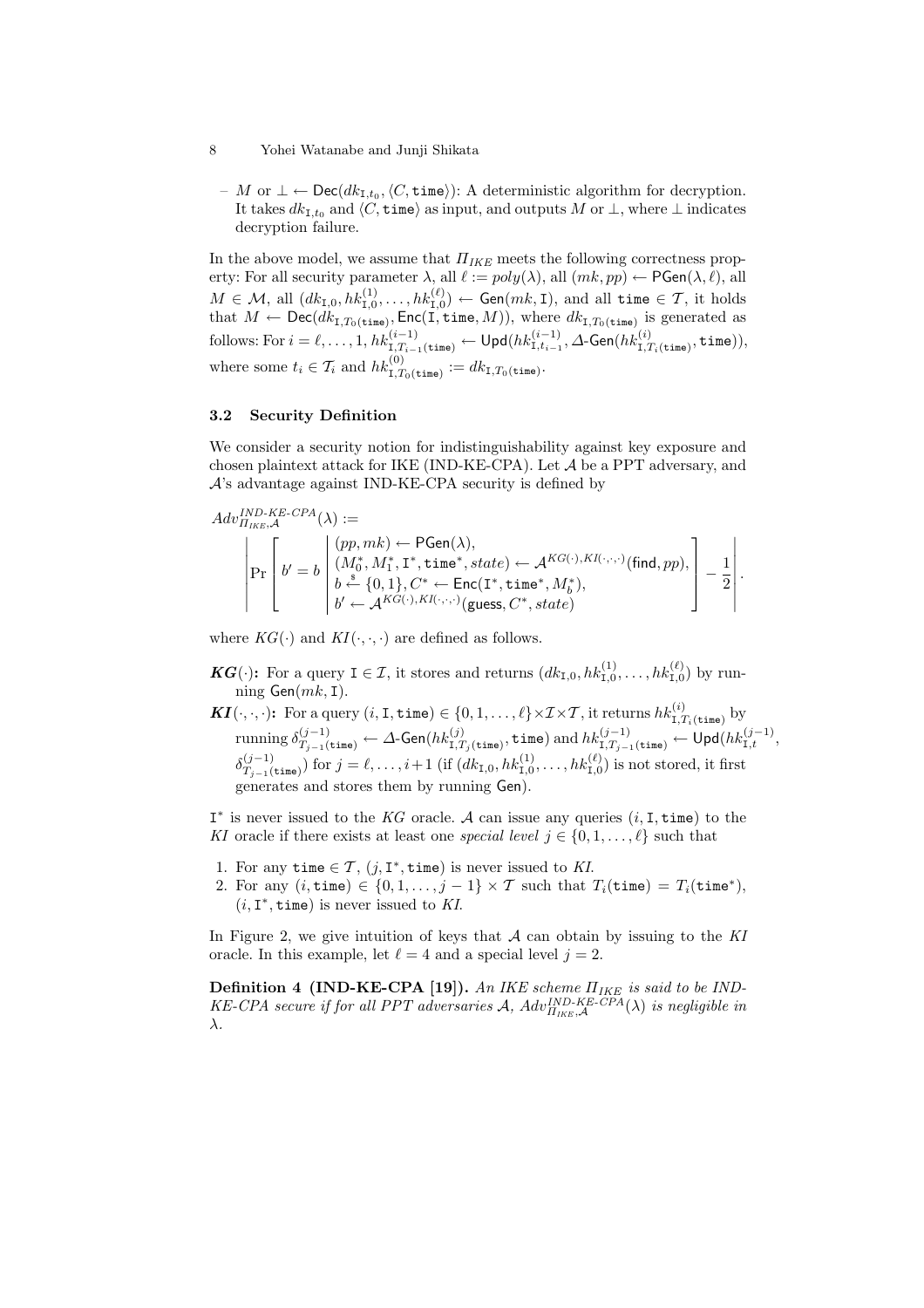

 $\mathcal{U}/\mathcal{U}/\mathcal{U}$ : Decryption and helper keys that  $\mathcal{A}$  can obtain

**Fig. 2.** Pictorial representation of secret keys for I *∗* that *A* can obtain by issuing to *KI*.

*Remark 1.* As also noted in [19], there is no need to consider *key update exposure* explicitly (i.e. consider an oracle which returns any key update as much as possible) since in the above definition, *A* can get such key update from helper keys obtained from the *KI* oracle.

*Remark 2.* As explained in Section 1, in key-insulated cryptography including the public key setting  $[2, 12, 17]$  and the identity-based setting  $[19, 31, 32]$ , two kinds of security notions have been traditionally considered: standard security and *strong* security. In most of previous works [2, 12, 17–19, 23, 31, 32], authors have considered how their scheme could achieve the strong security. We note that IND-KE-CPA security actually includes the strong security, and the fact is easily checked by setting  $\ell = 1$ .

By modifying the above IND-KE-CPA game so that *A* can access to the decryption oracle  $Dec(\cdot, \cdot)$ , which receives  $(I, \langle C, \text{time} \rangle)$  and returns *M* or  $\perp$ , we can also define indistinguishability against key exposure and chosen ciphertext attack for IKE (IND-KE-CCA).  $\mathcal A$  is not allowed to isuue  $(\texttt{I}*, \langle C^*, \texttt{time} \rangle)$  such that  $T_0(\text{time}) = T_0(\text{time}^*)$  to *Dec.* Let  $Adv^{IND-KE-CCA}_{H_{IKE},\mathcal{A}}(\lambda)$  be  $\mathcal{A}$ 's advantage against IND-KE-CCA security.

**Definition 5 (IND-KE-CCA [19]).** *An IKE scheme ΠIKE is said to be IND-* $KE-CCA$  *secure if for all PPT adversaries A*,  $Adv_{H_{IKE},\mathcal{A}}^{IND-KE-CCA}(\lambda)$  *is negligible in λ.*

# **4 Our Construction**

Our basic idea is a combination of (the variant of) the Jutla–Roy HIBE [22, 25] and threshold secret sharing schemes [4, 27]. A secret  $B$  is divided into  $\ell$ shares  $\beta_0, \ldots, \beta_{\ell-1}$ , and both the secret and shares are used in exponent of a generator  $g_2 \in \mathbb{G}_2$ . *B* is embedded into the exponent of a secret key for  $I^*$  of the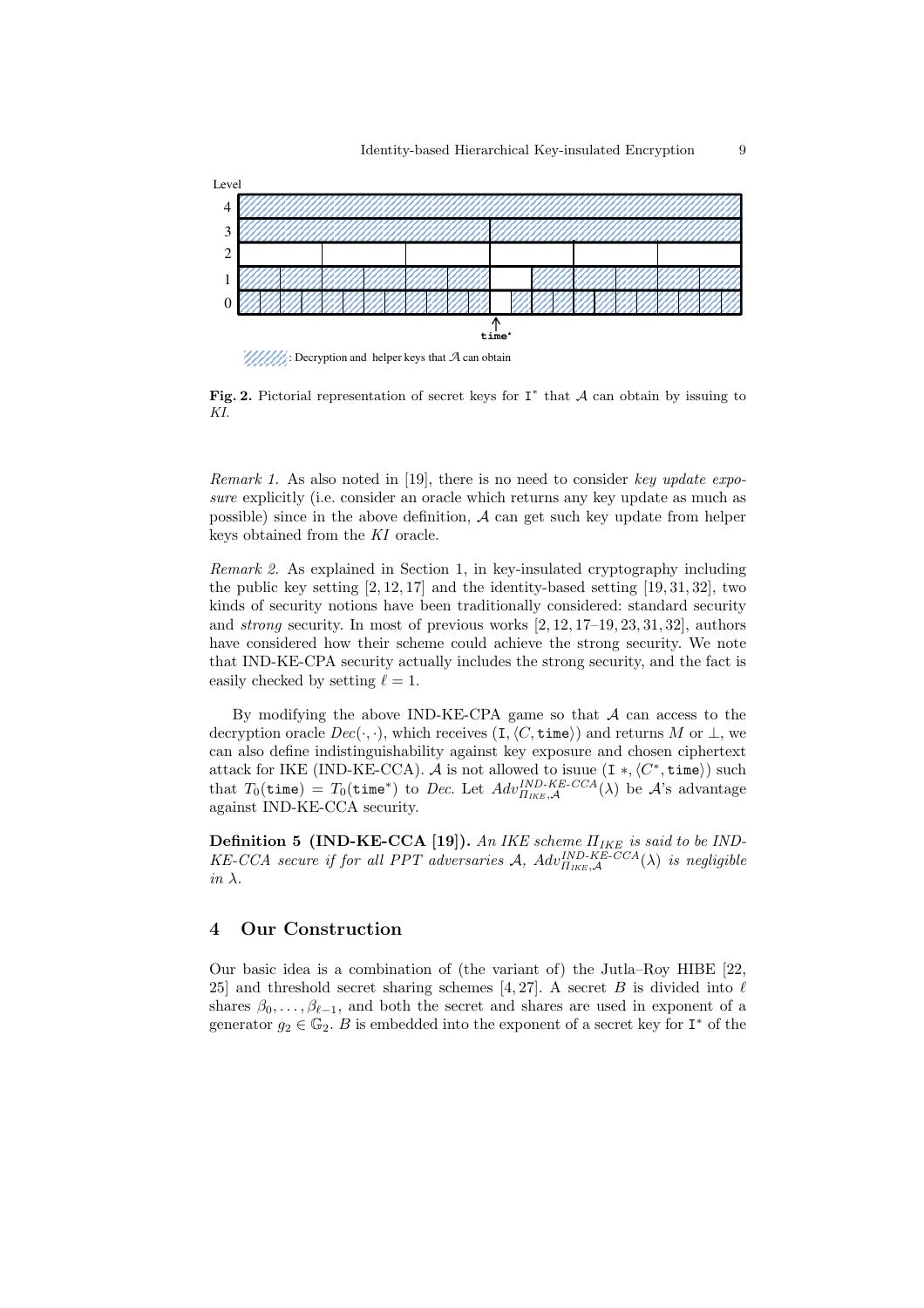Jutla–Roy HIBE, and the resulting key is an  $\ell$ -th level initial helper key  $hk_{1,0}^{(\ell)}$ . Roughly speaking, *B* works as "noise". Other initial helper keys  $hk_{1,0}^{(i)}$  and an initial decryption key contain  $g_2^{-\beta_i}$  and  $g_2^{-\beta_0}$ , respectively. As a lower-level key is generated, shares are eliminated from the secret *B*, and finally *B* is entirely removed when generating (or updating) a decryption key. Intuitively, since no secret keys at some special level  $j \in \{0, \ldots, \ell\}$  are exposed, an adversary cannot get all *β<sup>i</sup>* . Hence, he cannot generate valid decryption keys that can decrypt the challenge ciphertext for I *<sup>∗</sup>* at time*<sup>∗</sup>* .

An IKE scheme *ΠIKE* =(PGen, Gen, *∆*-Gen, Upd, Enc, Dec) is constructed as follows.

-  $\mathsf{PGen}(\lambda,\ell)$ : It runs  $(\mathbb{G}_1,\mathbb{G}_2,\mathbb{G}_T,p,g_1,g_2,e)\leftarrow \mathcal{G}$ . It chooses  $x_0,y_0,\{(x_{1,j},y_{1,j})\}_{j=0}^{\ell},$  $x_2, y_2, x_3, y_3 \stackrel{*}{\leftarrow} \mathbb{Z}_p$  and  $\alpha \stackrel{*}{\leftarrow} \mathbb{Z}_p^{\times}$ , and sets

$$
z = e(g_1, g_2)^{-x_0 \alpha + y_0}, \ u_{1,j} := g_1^{-x_{1,j} \alpha + y_{1,j}} \ (0 \le j \le \ell),
$$
  

$$
w_1 := g_1^{-x_2 \alpha + y_2}, \ h_1 := g_1^{-x_3 \alpha + y_3}.
$$

It outputs

$$
pp := (g_1, g_1^{\alpha}, \{u_{1,j}\}_{j=0}^{\ell}, w_1, h_1, g_2, \{(g_2^{x_{1,j}}, g_2^{y_{1,j}})\}_{j=0}^{\ell}, g_2^{x_2}, g_2^{x_3}, g_2^{y_2}, g_2^{y_3}, z),
$$
  
\n*mk* := (*x*<sub>0</sub>, *y*<sub>0</sub>).  
\n- Gen(*mk*, *ID*): It chooses  $\beta_0, \ldots, \beta_{\ell-1}, r \stackrel{\text{s}}{\leftarrow} \mathbb{Z}_p$ , and let  $B := \sum_{i=0}^{\ell-1} \beta_i$ . It

computes

$$
R_j := g_2^{-\beta_j} \ (0 \le j < \ell),
$$
\n
$$
D_1 := (g_2^{y_2})^r, \ D'_1 := g_2^{y_0} \left( (g_2^{y_{1,\ell}})^{\mathsf{T}} g_2^{y_3} \right)^r,
$$
\n
$$
D_2 := (g_2^{x_2})^{-r}, \ D'_2 := g_2^{-x_0} \left( (g_2^{x_{1,\ell}})^{\mathsf{T}} g_2^{x_3} \right)^{-r},
$$
\n
$$
D_3 := g_2^{r+B},
$$
\n
$$
K_j := (g_2^{y_{1,j}})^r \ (0 \le j \le \ell - 1), \ K'_j := (g_2^{x_{1,j}})^{-r} \ (0 \le j \le \ell - 1).
$$

It outputs

$$
dk_{1,0} := R_0, \ hk_{1,0}^{(i)} := R_i \ (1 \le i \le \ell - 1),
$$
  

$$
hk_{1,0}^{(\ell)} := (D_1, D_1', D_2, D_2', D_3, \{(K_j, K_j')\}_{j=0}^{\ell-1}).
$$

*, ∆*-Gen( $hk_{\textrm{I},t_{i}}^{(i)}$ , time): If  $t_{i} \neq T_{i}$ (time), it outputs ⊥. Otherwise, parse  $hk_{\textrm{I},t_{i}}^{(i)}$ as  $(R_i, D_1, D'_1, D_2, D'_2, D_3, \{(K_j, K'_j)\}_{j=0}^{i-1})$ .<sup>5</sup> It chooses  $\hat{r} \leftarrow \mathbb{Z}_p$ , and let  $t_j :=$ 

<sup>&</sup>lt;sup>5</sup> In the case  $i = \ell$ ,  $R_{\ell}$  means an empty string, namely we have  $hk_{1,0}^{(\ell)} := (D_1, D'_1, D_2,$  $D'_2, D_3, \{(K_j, K'_j)\}_{j=0}^{\ell-1}$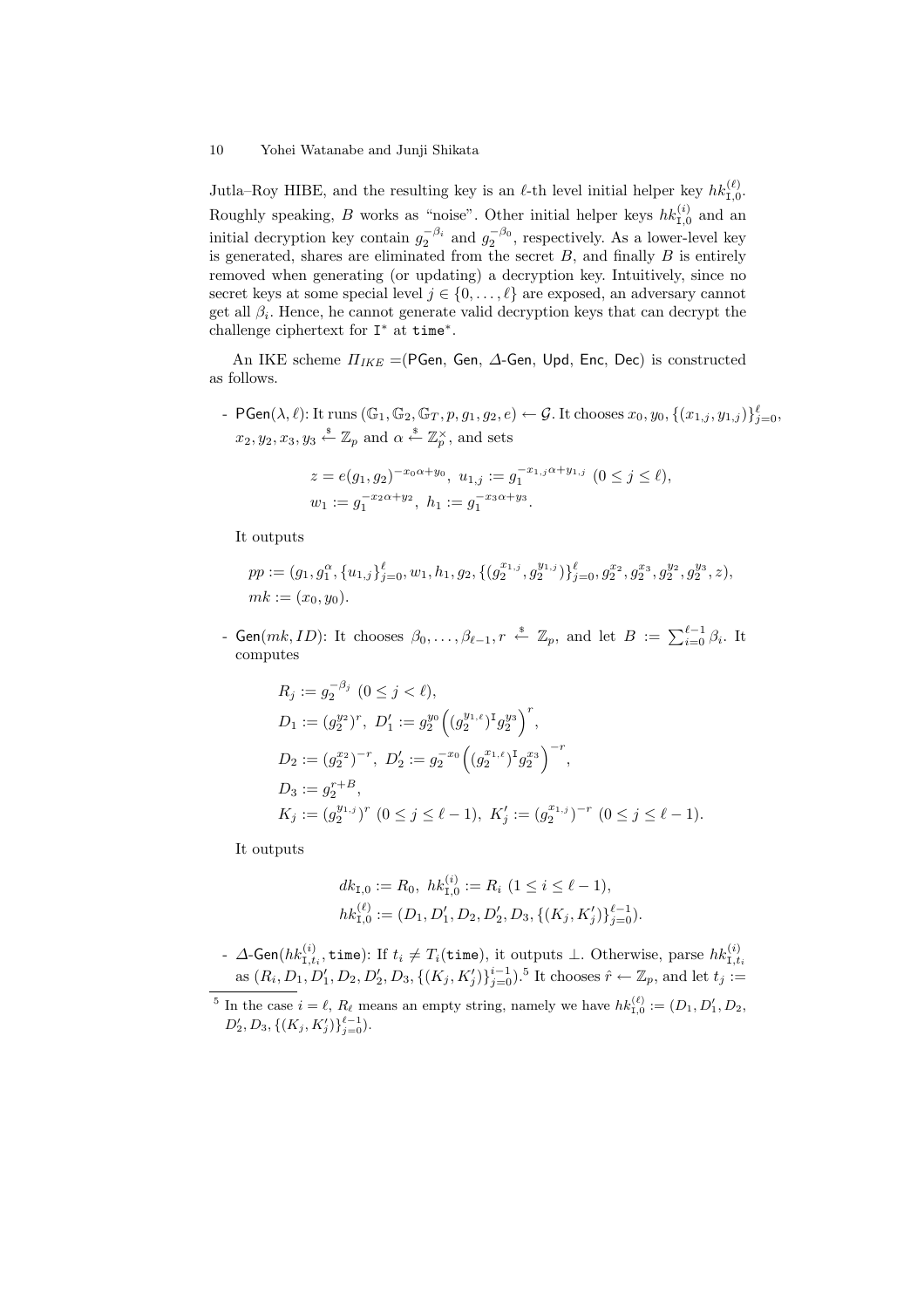### *T*<sub>*j*</sub>(time)  $(i-1 \leq j \leq \ell-1)$ . It computes

$$
\hat{d}_1 := D_1(g_2^{y_2})^{\hat{r}}, \ \hat{d}'_1 := D'_1(K_{i-1})^{t_{i-1}} \Big( (g_2^{y_{1,\ell}})^{\text{T}} \prod_{j=i-1}^{\ell-1} ((g_2^{y_{1,j}})^{t_j}) g_2^{y_3} \Big)^{\hat{r}},
$$
  

$$
\hat{d}_2 := D_2(g_2^{x_2})^{-\hat{r}}, \ \hat{d}'_2 := D'_2(K'_{i-1})^{t_{i-1}} \Big( (g_2^{x_{1,\ell}})^{\text{T}} \prod_{j=i-1}^{\ell-1} ((g_2^{x_{1,j}})^{t_j}) g_2^{x_3} \Big)^{-\hat{r}},
$$
  

$$
\hat{d}_3 := D_3 g_2^{\hat{r}},
$$
  

$$
\hat{k}_j := K_j(g_2^{y_{1,j}})^{\hat{r}} \ (0 \le j \le i-2), \ \hat{k}'_j := K'_j(g_2^{x_{1,j}})^{-\hat{r}} \ (0 \le j \le i-2).
$$

It outputs  $\delta^{(i-1)}_{t_{i-1}}:=(\hat{d}_1,\hat{d}'_1,\hat{d}_2,\hat{d}'_2,\hat{d}_3,\{(\hat{k}_j,\hat{k}'_j)\}_{j=0}^{i-2})$ .<sup>6</sup>

- $\mathsf{Upd}(hk_{1,t_i}^{(i)},\delta_{\tau_i}^{(i)})$ : Parse  $hk_{1,t_i}^{(i)}$  and  $\delta_{\tau_i}^{(i)}$  as  $(R_i,D_1,D'_1,D_2,D'_2,D_3,\{(K_j,K'_j)\}_{j=0}^{i-1})$ and  $(\hat{d}_1, \hat{d}'_1, \hat{d}_2, \hat{d}'_2, \hat{d}_3, \{(\hat{k}_j, \hat{k}'_j)\}_{j=0}^{i-1}),$  respectively. It computes  $D_3 := \hat{d}_3 R_i$ , and sets  $(D_j, D'_j) := (\hat{d}_j, \hat{d}'_j)$   $(j = 1, 2)$  and  $(K_j, K'_j) := (\hat{k}_j, \hat{k}'_j)$   $(0 \le j \le j)$ *i* - 1). Finally, it outputs  $hk_{1,\tau_i}^{(i)} := (R_i, D_1, D'_1, D_2, D'_2, D_3, \{(K_j, K'_j)\}_{j=0}^{i-1})$ .<br>
Enc(I, time, *M*): It chooses *s*, tag  $\stackrel{\text{s}}{\leftarrow} \mathbb{Z}_p$ . For  $M \in \mathbb{G}_T$ , it computes<br>  $C_0 := Mz^s$ ,  $C_1 := g_1^s$ ,  $C_2 := (g_1^{\alpha})^$
- Enc(I*,* time*, M*): It chooses *s,* tag \$*←* Z*p*. For *M ∈* G*<sup>T</sup>* , it computes

$$
C_0:=Mz^s, \ C_1:=g_1^s, \ C_2:=(g_1^\alpha)^s, \ C_3:=\Bigl(\prod_{j=0}^{\ell-1} \bigl(u_{1,j}^{t_j}\bigr)u_{1,\ell}^{\rm I}w_1^{\rm tag}h_1\Bigr)^s,
$$

where  $t_j := T_j(\texttt{time})$   $(0 \leq j \leq \ell - 1)$ . It outputs  $C := (C_0, C_1, C_2, C_3, \texttt{tag}).$ 

*-* Dec( $dk_{\text{I},t_0}, \langle C, \text{time} \rangle$ ): If  $t_0 \neq T_0(\text{time})$ , then it outputs ⊥. Otherwise, parse  $dk_{\text{I},t_0}$  and *C* as  $(R_0, D_1, D'_1, D_2, D'_2, D_3)$  and  $(C_0, C_1, C_2, C_3, \text{tag})$ , respectively. It computes

$$
M = \frac{C_0 e(C_3, D_3)}{e(C_1, D_1^{\text{tag}} D_1')e(C_2, D_2^{\text{tag}} D_2')}.
$$

We show the correctness of our *ΠIKE*. Suppose that *r* denotes internal randomness of  $hk_{1,0}^{(\ell)},$  which are generated when running  $\mathsf{Gen}(mk, \mathsf{I}),$  and  $r^{(j)}$  denotes internal randomness of  $\delta_{I,t_{j-1}}^{(j-1)}$  (1 ≤ *j* ≤  $\ell$ ), which is generated when running  $\Delta$ which is  $j_0 := (R_0,$ <br>  $\frac{\ell-1}{j=0}(t_jy_{1,j})$ 

Gen(
$$
hk_{1,t_j}^{(j)}
$$
, **time**). Then we can write  $dk_{1,\tau_0} := (R_0, D_1, D'_1, D_2, D'_2, D_3)$  as  
\n
$$
D_1 := g_2^{y_2 \tilde{r}}, D'_1 := g_2^{y_0 + \tilde{r}(Iy_{1,\ell} + \sum_{j=0}^{\ell-1} (t_jy_{1,j}) + y_3)},
$$
\n
$$
D_2 := g_2^{x_2 \tilde{r}}, D'_2 := g_2^{-x_0 - \tilde{r}(Ix_{1,\ell} + \sum_{j=0}^{\ell-1} (t_jx_{1,j}) + x_3)}, D_3 := g_2^{\tilde{r}},
$$

where  $\tilde{r} := r + \sum_{i=1}^{\ell} r^{(j)}$ .

<sup>6</sup> In the case  $i = 1$ ,  $\{(\hat{k}_j, \hat{k}'_j)\}_{j=0}^{\ell-1}$  means an empty string, namely we have  $\delta_{1,t_0}^{(0)} := (\hat{d}_1, t_0)$  $\ldots$ ,  $\hat{d}_5$ ).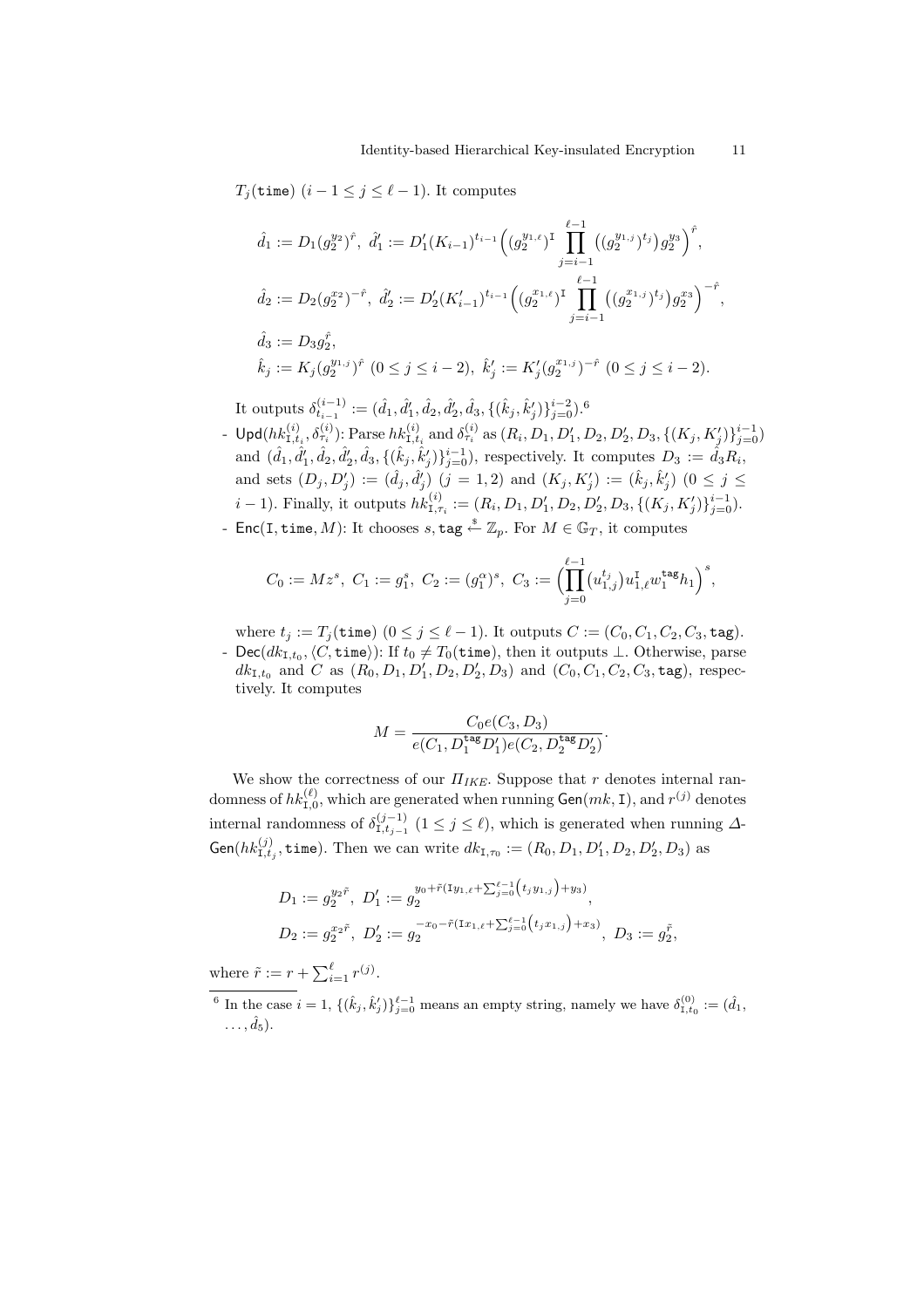| Scheme | $\#pp$ | $\#dk$ $\#hk_i$ | $\#C$ |                                                                                          | Enc. Cost Dec. Cost Assumption |
|--------|--------|-----------------|-------|------------------------------------------------------------------------------------------|--------------------------------|
|        |        |                 |       | Ours $  (3\ell+13)  G  $ 6 G  $ (2i+6)  G  /4 G  +  Z_p  [0,0,\ell+4,1] [3,0,2,0] $ SXDH |                                |

**Table 1.** Parameters evaluation of our  $\ell$ -level hierarchical IKE scheme.  $\mathbb{G}_1$ ,  $\mathbb{G}_2$ , and  $\mathbb{G}_T$  are cyclic groups of order p, and  $|\mathbb{G}|$  denotes the bit-length of a group element in  $\mathbb{G}_1$ ,  $\mathbb{G}_2$ , or  $\mathbb{G}_T$ , for simplicity.  $|\mathcal{M}|$  and  $|\mathbb{Z}_p|$  also denote the bit-length of plaintext and an element in  $\mathbb{Z}_p$ , respectively.  $\#pp$ ,  $\#dk$ ,  $\#hk_i$ , and  $\#C$  denote sizes of public parameters, decryption keys, *i*-th helper keys, and ciphertexts, respectively. In computational cost analysis, [*·, ·, ·, ·*] means the number of [pairing, multi-exponentiation, regular exponentiation, fixed-based exponentiation]. For comparison we mention that relative tunings for the various operations are as follows: [pairing*≈* 5, multi-exp*≈* 1*.*5, regular-exp:= 1, fixed-based-exp*≪* 0*.*2].

Suppose that  $dk_{1,t_0} = (R_0, D_1, D'_1, D_2, D'_2, D_3)$  and  $C = (C_0, C_1, C_2, C_3, \texttt{tag})$ are correctly generated. Then, we have

$$
\frac{C_0e(C_3, D_3)}{e(C_1, D_1^{\text{tag}} D_1')e(C_2, D_2^{\text{tag}} D_2')}
$$
\n
$$
= Me(g_1, g_2)^{(-x_0\alpha+y_0)s}
$$
\n
$$
\cdot \frac{e(g_1^{s(\sum_{j=0}^{\ell-1} t_j(-x_{1,j}\alpha+y_{1,j})+1(-x_{1,\ell}\alpha+y_{1,\ell})+\text{tag}(-x_2\alpha+y_2)-x_3\alpha+y_3)}{e(g_1^s, g_2^{y_2\text{tag}}+y_0+\tilde{r}(1y_{1,\ell}+\sum_{j=0}^{\ell-1} (t_jy_{1,j})+y_3))e(g_1^{\alpha s}, g_2^{-x_2\text{tag}}-x_0-\tilde{r}(1x_{1,\ell}+\sum_{j=0}^{\ell-1} (t_jx_{1,j})+x_3)})
$$
\n
$$
= Me(g_1, g_2)^{(-x_0\alpha+y_0)s} \frac{1}{e(g_1^s, g_2^{y_0})e(g_1^{\alpha s}, g_2^{-x_0})} = M.
$$

We obtain the following theorem. The proof is postponed to Section 5.

**Theorem 1.** *If the SXDH assumption holds, then the resulting ℓ-level hierarchical IKE scheme ΠIKE is IND-KE-CPA secure.*

#### **4.1 Parameters Evaluation and Comparison**

First, we show the parameter sizes and computational costs of our hierarchical IKE scheme in Table 1.

Also, an efficiency comparison between our IKE scheme and the existing IKE schemes [19, 32] is given in Table 2. In fact, the WLC+08 scheme [32] has the threshold property and does not have a hierarchical structure, and therefore, we set the threshold value is one in the WLC+08 scheme and the hierarchy depth is one in the HHSI05 scheme [19] and our scheme for the fair comparison. The HHSI05 scheme meets the IND-KE-CCA security, however the scheme is secure only in the random oracle model (ROM). Both the WLC+08 scheme and ours meet the IND-KE-CPA security in the standard model (i.e. without random oracles). Although assumptions behind these schemes (i.e. the computational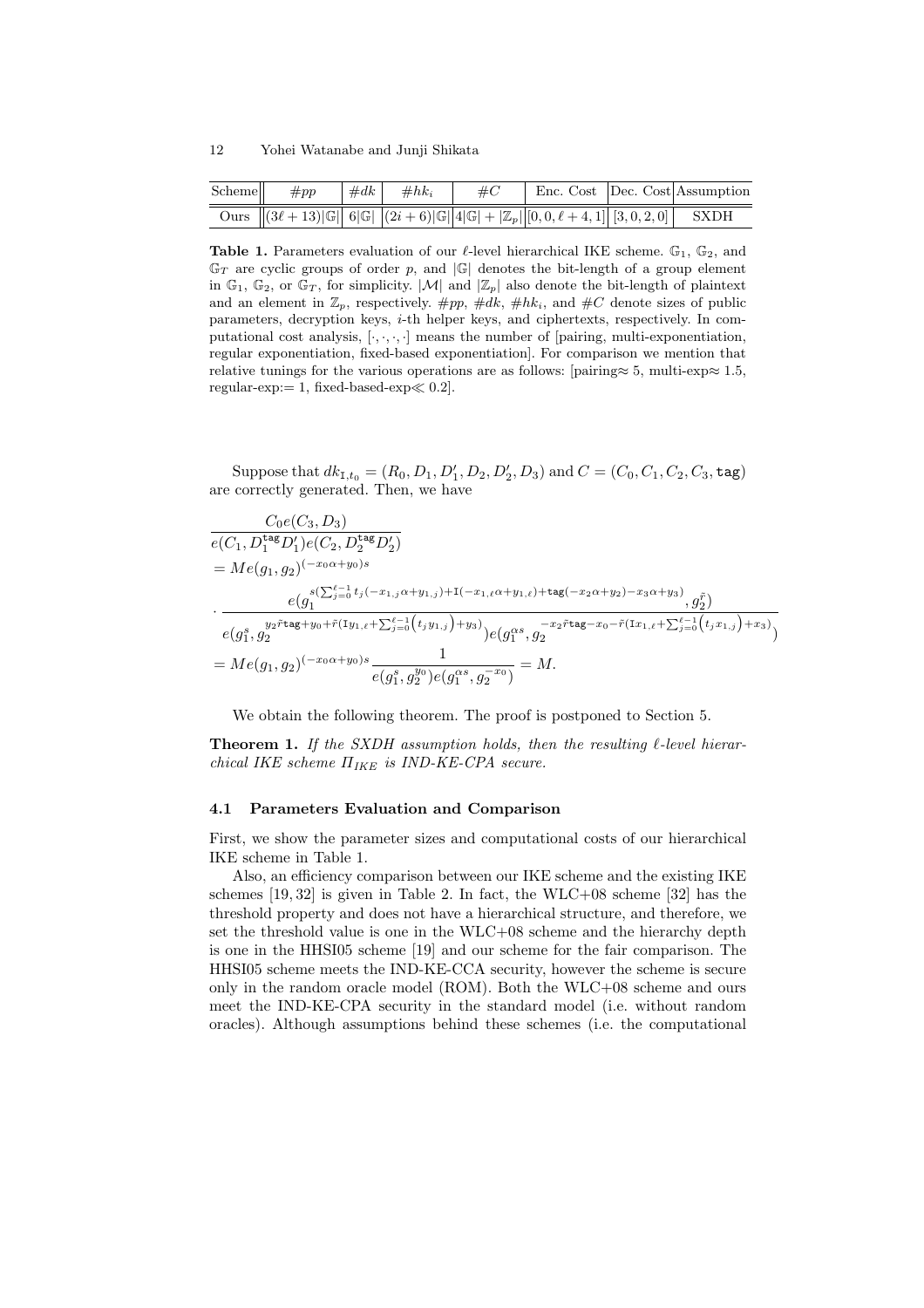| Scheme                                              | $\#pp$          | $\#dk$ | #hk | $\#C$                                                                             |                                                          | Enc. Cost Dec. Cost Assumption |
|-----------------------------------------------------|-----------------|--------|-----|-----------------------------------------------------------------------------------|----------------------------------------------------------|--------------------------------|
| HHSI05<br>$\left[19\right]$<br>$(\ell = 1)$         | $2 \mathbb{G} $ | 3 G    | G   | $3 \mathbb{G}  +  \mathcal{M}  \big  [1, 0, 2, 1] \big  [4, 0, 2, 1] \big $       |                                                          | <b>CBDH</b><br>(in ROM)        |
| WLC+08 [32] $  (2n+5) \mathbb{G}  $ 4  $\mathbb{G}$ |                 |        | 2 G | 4 G                                                                               | $\left[0, 1, 3, 1\right]$ $\left[3, 0, 0, 0\right]$ DBDH |                                |
| Ours $(\ell = 1)$                                   | 16 G            | 6 G    | 7 G | $ 4  \mathbb{G}   +   \mathbb{Z}_p     [0, 0, 5, 1]   [3, 0, 2, 0]   \text{SXDH}$ |                                                          |                                |

**Table 2.** Efficiency comparison between our construction and existing schemes. The notation used here is the same as that in Table 1 except for  $\#hk$ , which denotes the helper key size. What *n* appears in public-parameter sizes means that the publicparameter size depends on the size of its identity space.

bilinear Diffie–Hellman (CBDH), decisional bilinear Diffie–Hellman (DBDH),<sup>7</sup> and SXDH assumptions) are different, they all are static and simple. We emphasize that the threshold structure does not strengthen the underlying DBDH assumption of the WLC+08 scheme since the structure was realized via only threshold secret sharing techniques [4, 27]. Note that we do not take into account the parallel IKE scheme [31] since the model of the scheme is slightly different from those of the above schemes. However, the public parameter size of the parallel IKE scheme also depends on the size of its identity space, and we mention that this is due to the underlying Waters IBE [29], not due to the parallel property.

As can be seen, we first achieve the IKE scheme with constant-size parameters in the standard model. Again, we also get the first IKE scheme in the hierarchical setting without random oracles.

# **5 Proof of Security**

We describe how semi-functional ciphertexts and secret keys are generated as follows.

**Semi-functional Ciphertext:** Parse a normal ciphertext *C* as  $(C_0, C_1, C_2, C_3,$ describe how semi-functional ciphertexts and secret keys are generated as<br>ws.<br>**ni-functional Ciphertext**: Parse a normal ciphertext  $C$  as  $(C_0, C_1, C_2, C_3$ ,<br>**tag**). A semi-functional ciphertext  $\tilde{C} := (\tilde{C}_0, \tilde{C}_1, \til$ follows:

$$
\tilde{C}_0 := C_0 e(g_1, g_2)^{-x_0 \mu} = Me(g_1, g_2)^{-x_0(\alpha s + \mu) + y_0 s},
$$
\n
$$
\tilde{C}_1 := C_1,
$$
\n
$$
\tilde{C}_2 := C_2 g_1^{\mu} = g_1^{\alpha s + \mu},
$$
\n
$$
\tilde{C}_3 := C_3 \Big( (g_1^{x_1, \ell})^{\text{T}} \prod_{j=0}^{\ell-1} ((g_1^{x_1, j})^{t_j}) (g_1^{x_2})^{\text{tag}} g_1^{x_3} \Big)^{-\mu}
$$

<sup>7</sup> The formal definitions of the CBDH and DBDH assumptions are given in Appendix A.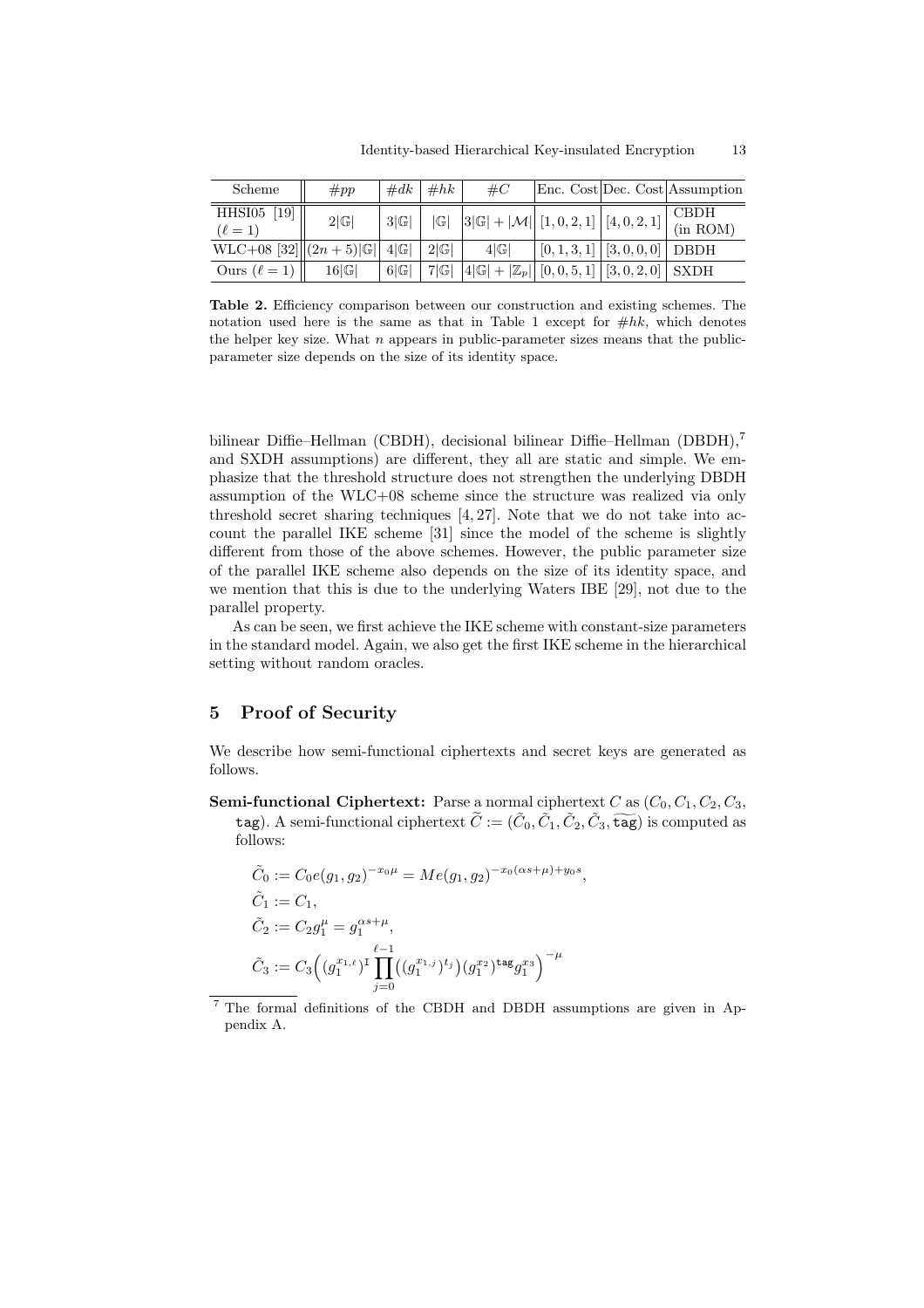$$
= C_3 g_1^{-\mu(\text{I}x_{1,\ell} + \sum_{j=0}^{\ell-1} (t_j x_{1,j}) + x_2 \text{tag}+x_3)}
$$
  
=  $g_1^{-(\alpha s + \mu)(\text{I}x_{1,\ell} + \sum_{j=0}^{\ell-1} (t_j x_{1,j}) + x_2 \text{tag}+x_3)} g_1^{s(\text{I}y_{1,\ell} + \sum_{j=0}^{\ell-1} (t_j y_{1,j}) + y_2 \text{tag}+y_3)},$   
and  $\widetilde{\text{tag}} := \text{tag, where } \mu \overset{\$}{\leftarrow} \mathbb{Z}_p.$ 

**Semi-functional Decryption and Helper Key:** Parse a normal helper key  $hk_{1,t_i}^{(i)}$  as  $(R_i, D_1, D'_1, D_2, D'_2, D_3, \{(K_j, K'_j)\}_{j=0}^{i-1})$ . A semi-functional helper  $\begin{align} \text{and}\; \texttt{te} \ \texttt{ni}\text{-}\textbf{fun} \ h k_{\texttt{I},t_i}^{(i)} \ \texttt{key}\; \widetilde{hk} \end{align}$ (*i*)  $\tilde{L}_{I,t_i}^{(i)} := (\tilde{R}_i, \tilde{D}_1, \tilde{D}'_1, \tilde{D}_2, \tilde{D}'_2, \tilde{D}_3, \{(\tilde{K}_j, \tilde{K}'_j)\}_{j=0}^{i-1})$  is computed as follows:  $R_i := \tilde{R}_i,$ 

$$
\tilde{D}_1 := D_1 g_2^{\gamma} = g_2^{y_2 r + \gamma},
$$
\n
$$
\tilde{D}'_1 := D_1 g_2^{\gamma \phi} = g_2^{y_0 + r(\text{I}y_{1,\ell} + \sum_{j=i}^{\ell-1} (t_j y_{1,j}) + y_3) + \gamma \phi},
$$
\n
$$
\tilde{D}_2 := D_2 g_2^{-\frac{\gamma}{\alpha}} = g_2^{-r x_2 - \frac{\gamma}{\alpha}},
$$
\n
$$
\tilde{D}'_2 := D_2 g_2^{-\frac{\gamma \phi}{\alpha}} = g_2^{-x_0 - r(\text{I}x_{1,\ell} + \sum_{j=i}^{\ell-1} (t_j x_{1,j}) + x_3) - \frac{\gamma \phi}{\alpha}}
$$
\n
$$
\tilde{D}_3 := D_3,
$$
\n
$$
\tilde{K}_j := K_j g_2^{\gamma \phi_j} = g_2^{-r y_{1,j} + \gamma \phi_j} \quad (0 \le j \le i - 1),
$$
\n
$$
\tilde{K}'_j := K'_j g_2^{-\frac{\gamma \phi_j}{\alpha}} = g_2^{-r x_{1,j} - \frac{\gamma \phi_j}{\alpha}} \quad (0 \le j \le i - 1),
$$

*,*

where  $\gamma$ ,  $\phi$ ,  $\{\phi_j\}_{j=0}^{i-1} \stackrel{\$}{\leftarrow} \mathbb{Z}_p$ . Note that  $hk_{1,t_0}^{(0)}$  means  $dk_{1,t_0}$  for any  $t_0 \in \mathcal{T}_0$ . In  $\hat{h}$ <br>where  $\gamma$ ,  $\phi$ ,  $\{\phi$ <br>particular,  $\hat{h}\hat{k}$ (0)  $\tilde{H}_j' := K'_j g_2^{-\frac{r}{\alpha}} = g_2^{-r x_{1,j} - \frac{r}{\alpha}}$   $(0 \le j \le i - 1),$ <br>  $j\}^{i-1}_{j=0} \stackrel{s}{\leftarrow} \mathbb{Z}_p$ . Note that  $hk_{1,t_0}^{(0)}$  means  $dk_{1,t_0}$  for any  $t_0 \in \mathcal{T}_0$ . In  $t_{1,t_0}$   $(0)$   $(t)$   $(t)$  is called a semi-functional decryp also note that in order to generate the semi-functional decryption or helper 1 key,  $g_2^{\overline{\alpha}}$  is needed in addition to the public parameter.

A semi-functional ciphertext can be decrypted with a normal key. This fact can be easily checked by

$$
\frac{e(g_1^{\mu(\text{I}y_{1,\ell}+\sum_{j=0}^{\ell-1}(t_jy_{1,j})+y_2\text{tag}+y_3)},D_3)e(g_1,g_2)^{-x_0\mu}}{e(g_1^{\mu},D_1^{\text{tag}}D_1')}=1.
$$

Also, a normal ciphertext can be decrypted with a semi-functional decryption key since it holds  $e(C_1, g_2^{\gamma \text{tag}} g_2^{\gamma \phi}) e(C_2, g_2^{-\frac{\gamma}{\alpha} \text{tag}}$  $\frac{\alpha}{2} \pi \frac{\alpha}{\alpha} \tan \frac{\gamma \phi}{\alpha} = 1.$ 

A helper or decryption key obtained by running the *∆*-Gen and Upd algorithms with a semi-functional helper key is also semi-functional.

*Proof (of Theorem 1).* Based on [22, 25], we prove the theorem through a sequence of games. We first define the following games:

**Game**<sub>Real</sub>: This is the same as the IND-KE-CPA game described in Section 3. Game<sub>0</sub>: This is the same as Game<sub>Real</sub> except that the challenge ciphertext is semi-functional.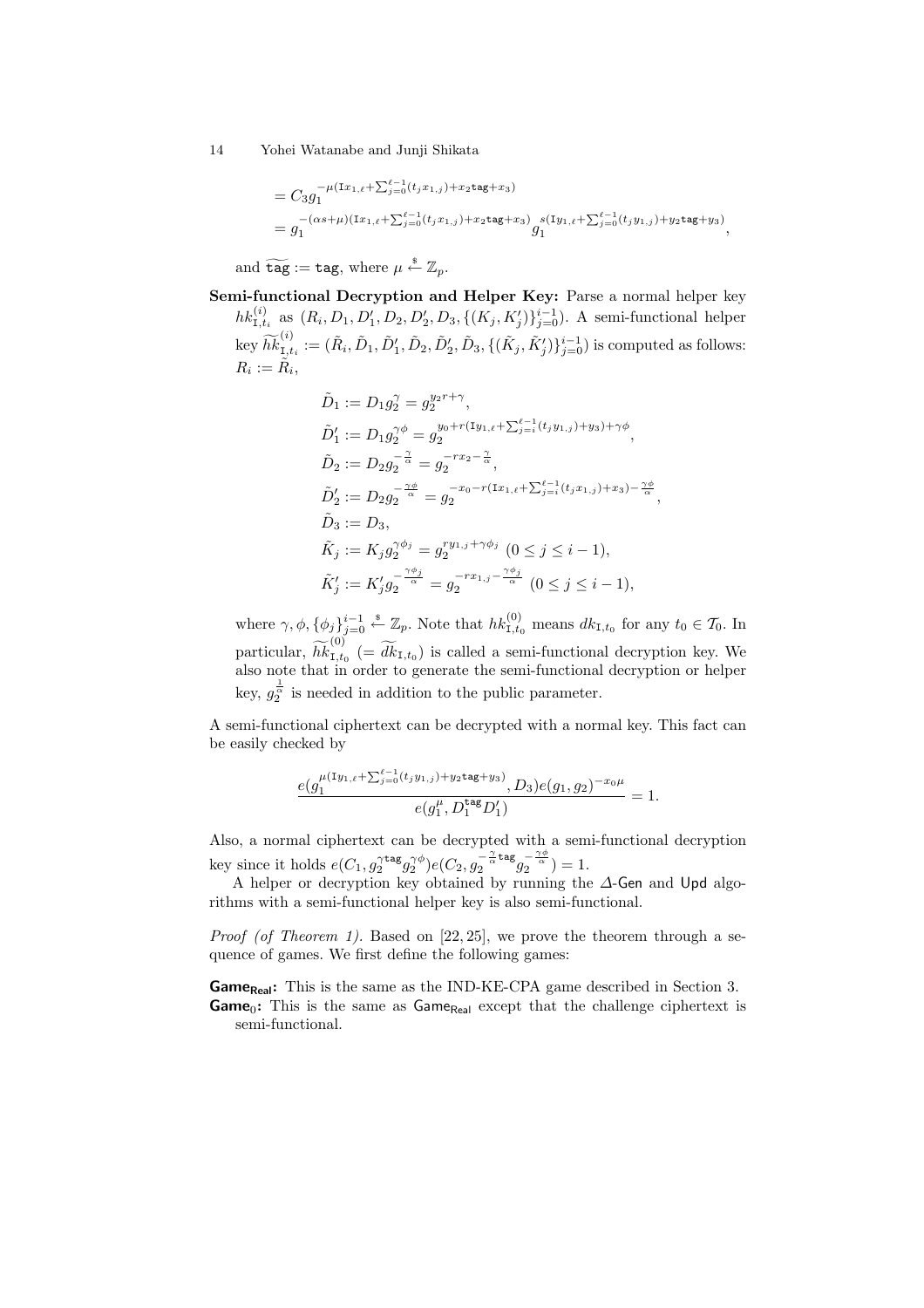- **Game**<sub>k</sub>  $(1 \leq k \leq q)$ : This is the same as Game<sub>0</sub> except for the following modification: Let *q* be the maximum number of identities issued to the *KG* or *KI* oracles, and  $I_i$  ( $1 \leq i \leq q$ ) be an *i*-th identity issued to the oracles. If queries regarding the first *k* identities  $I_1, \ldots, I_k$  are issued, then semifunctional decryption and/or helper keys are returned. The rest of keys (i.e., keys regarding  $I_{k+1}, \ldots, I_q$  are normal.
- **Game**<sub>Final</sub>: This is the same as Game<sub>q</sub> except that the challenge ciphertext is a semi-functional one of a random element of G*<sup>T</sup>* . ∑

Let  $S_{\text{Real}}$ ,  $S_k$  ( $0 \leq k \leq q$ ), and  $S_{\text{Final}}$  be the probabilities that the event  $b' = b$ occurs in Game<sub>Real</sub>, Game<sub>k</sub>, and Game<sub>Final</sub>, respectively. Then, we have

$$
Adv_{\Pi_{IKE}, \mathcal{A}}^{IND-KE-CPA}(\lambda) \leq |S_{\text{Real}} - S_0| + \sum_{i=1}^{q} |S_{i-1} - S_i| + |S_q - S_{\text{Final}}| + |S_{\text{Final}} - \frac{1}{2}|.
$$

The rest of the proof follows from the following lemmas.

**Lemma 1.** *If the DDH1 assumption holds, then it holds that*  $|S_{\text{Real}} - S_0| \le$  $Adv_{\mathcal{G},\mathcal{B}}^{DDH1}(\lambda)$ *.* 

*Proof.* At the beginning, a PPT adversary *B* receives an instance  $(g_1, g_1^{c_1}, g_2^{c_2}, g_2, T)$ of the DDH1 problem. Then,  $\mathcal{B}$  randomly chooses  $x_0, y_0, \{(x_{1,j}, y_{1,j})\}_{j=0}^{\ell}, x_2, y_2, x_3,$  $y_3 \overset{\hspace{0.1em}\mathsf{\scriptscriptstyle\$}}{\leftarrow} \mathbb{Z}_p$ , and creates

$$
\begin{aligned} z&:=e(g_1^{c_1},g_2)^{-x_0}e(g_1,g_2)^{y_0},\ u_{1,j}:=(g_1^{c_1})^{-x_{1,j}}g_1^{y_{1,j}}\ (0\leq j\leq \ell),\\ w_1&:=(g_1^{c_1})^{-x_2}g_1^{y_2},\ h_1:=(g_1^{c_1})^{-x_3}g_1^{y_3}.\end{aligned}
$$

B sends  $pp := (g_1, g_1^{\alpha}, \{u_{1,j}\}_{j=0}^{\ell}, w_1, h_1, g_2, \{(g_2^{x_{1,j}}, g_2^{y_{1,j}})\}_{j=0}^{\ell}, g_2^{x_2}, g_2^{x_3}, g_2^{y_2}, g_2^{y_3}, z)$ to *A*. Note that *B* knows a master key  $mk := (x_0, y_0)$  and we implicitly set  $\alpha := c_1$ .

*B* can simulate the *KG* and *KI* oracles since *B* knows the master key.

In the challenge phase,  $\mathcal{B}$  receives  $(M_0^*, M_1^*, \mathbf{I}^*, \text{time}^*)$  from  $\mathcal{A}$ .  $\mathcal{B}$  chooses  $d \stackrel{\hspace{0.1em}\mathsf{\scriptscriptstyle\$}}{\leftarrow} \{0,1\}$ . *B* chooses tag  $\stackrel{\hspace{0.1em}\mathsf{\scriptscriptstyle\$}}{\leftarrow} \mathbb{Z}_p,$  and let  $t_j^*:=T_j(\mathtt{time}^*)$   $(0\leq j\leq \ell-1).$  *B* computes

$$
\begin{aligned} C_0^* &:= M_d e(T,g_2)^{-x_0} e(g_1^{c_2},g_2)^{y_0}, \ C_1^* := g_1^{c_2}, \ C_2^* := T, \\ C_3^* &:= T^{-\mathbf{I}^* x_{1,\ell} - \sum_{j=0}^{\ell-1} (t_j^* x_{1,j}) - x_2 \texttt{tag}^* - x_3} (g_1^{c_2})^{\mathbf{I}^* y_{1,\ell} + \sum_{j=0}^{\ell-1} (t_j^* y_{1,j}) + y_2 \texttt{tag}^* + y_3}. \end{aligned}
$$

*B* sends  $C^* := (C_0^*, C_1^*, C_2^*, C_3^*, \text{tag}*)$  to *A*.

If  $b = 0$ , then the above ciphertext is normal by setting  $s := c_2$ . If  $b = 1$ , then the above ciphertext is semi-functional since it holds

$$
C_0^* = M_d e(g_1, g_2)^{-x_0(c_1c_2+\mu)+y_0c_2} = M_d e(g_1, g_2)^{-x_0(\alpha s+\mu)+y_0s},
$$
  
\n
$$
C_2^* = g_1^{c_1c_2+\mu} = g_1^{\alpha s+\mu},
$$
  
\n
$$
C_3^* = g^{-(c_1c_2+\mu)(\mathbf{I}^*x_1, \ell + \sum_{j=0}^{\ell-1}(t_j^*x_{1,j}) + x_2t\mathbf{ag}^* + x_3)} g_1^{c_2(\mathbf{I}^*y_1, \ell + \sum_{j=0}^{\ell-1}(t_j^*y_{1,j}) + y_2t\mathbf{ag}^* + y_3)}
$$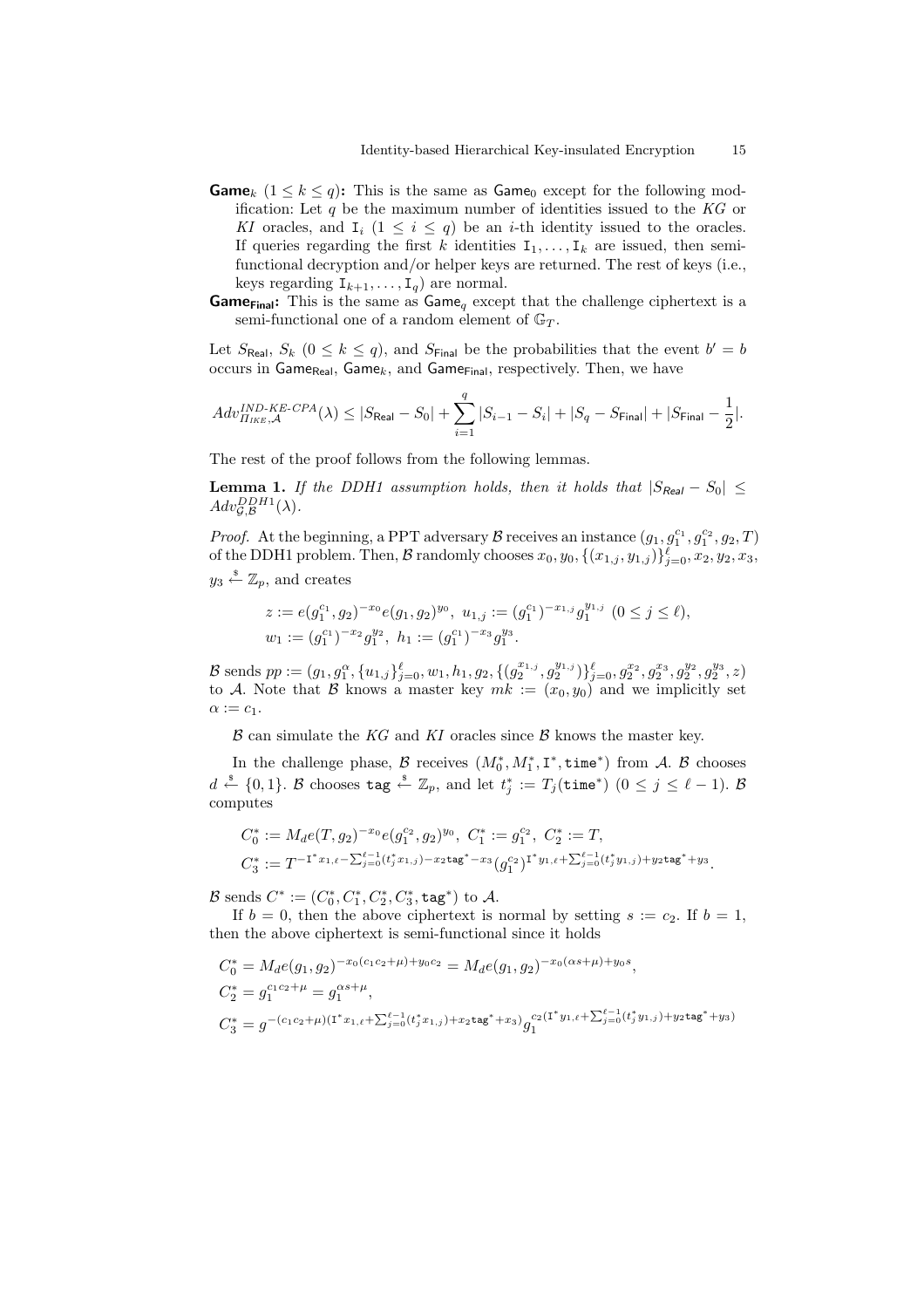$$
=g^{-(\alpha s+\mu)(\mathbf{1}^*x_{1,\ell}+\sum_{j=0}^{\ell-1}(t_j^*x_{1,j})+x_2t\mathbf{a}\mathbf{g}^*+x_3)}g_1^{s(\mathbf{1}^*y_{1,\ell}+\sum_{j=0}^{\ell-1}(t_j^*y_{1,j})+y_2t\mathbf{a}\mathbf{g}^*+y_3)}.
$$

After receiving d' from A, B sends  $b' = 1$  to the challenger of the DDH1 problem if  $d' = d$ . Otherwise,  $\beta$  sends  $b' = 0$  to the challenger.  $\Box$ 

**Lemma 2.** For every  $k \in \{1, \ldots, q\}$ , if the DDH2 assumption holds, then it *holds that*  $|S_{k-1} - S_k| \leq A dv_{\mathcal{G}, \mathcal{B}}^{DDH2}(\lambda)$ *.* 

*Proof.* At the beginning, a PPT adversary *B* receives an instance  $(g_1, g_2, g_2^{c_1}, g_2^{c_2}, T)$ of the DDH2 problem. Then,  $\mathcal B$  randomly chooses  $x'_0, y_0, \{(x'_{1,j}, y'_{1,j}, y''_{1,j})\}_{j=0}^{\ell}, x'_2, x'_3,$  $y'_3, y''_3 \stackrel{\$}{\leftarrow} \mathbb{Z}_p$  and  $\alpha \stackrel{\$}{\leftarrow} \mathbb{Z}_p^{\times}$ , and (implicitly) sets

$$
x_0 := \frac{x'_0 + y_0}{\alpha}, \ x_{1,j} := \frac{x'_{1,j} + y_{1,j}}{\alpha}, \text{ where } y_{1,j} := y'_{1,j} + c_2 y''_{1,j} \ (0 \le j \le \ell),
$$
  
\n
$$
x_2 := \frac{x'_2 + c_2}{\alpha}, \ y_2 := c_2,
$$
  
\n
$$
x_3 := \frac{x'_3 + y_3}{\alpha}, \text{ where } y_3 := y'_3 + c_2 y''_3.
$$

*B* creates

$$
z := e(g_1, g_2)^{-x'_0}, \ u_{1,j} := g_1^{-x'_{1,j}} \ (0 \le j \le \ell), \ w_1 := g_1^{-x'_2}, \ h_1 := g_1^{-x'_3},
$$
  

$$
g_2^{x_{1,j}} := g_2^{\frac{x'_{1,j} + y'_{1,j}}{\alpha}} (g_2^{c_2})^{\frac{y''_{1,j}}{\alpha}} \ (0 \le j \le \ell), \ g_2^{y_{1,j}} := g_2^{y'_{1,j}} (g_2^{c_2})^{y''_{1,j}} \ (0 \le j \le \ell),
$$
  

$$
g_2^{x_2} := g_2^{\frac{x'_2}{\alpha}} (g_2^{c_2})^{\frac{1}{\alpha}}, \ g_2^{y_2} := g_2^{c_2}, \ g_2^{x_3} := g_2^{\frac{x'_3 + y'_3}{\alpha}} (g_2^{c_2})^{\frac{y''_3}{\alpha}}, \ g_2^{y_3} := g_2^{y'_3} (g_2^{c_2})^{y''_3}.
$$

B sends  $pp := (g_1, g_1^{\alpha}, \{u_{1,j}\}_{j=0}^{\ell}, w_1, h_1, g_2, \{(g_2^{x_{1,j}}, g_2^{y_{1,j}})\}_{j=0}^{\ell}, g_2^{x_2}, g_2^{y_2}, g_2^{x_3}, g_2^{y_3}, z)$ to *A*. Note that *B* knows a master key  $mk := (x_0, y_0)$ .

We show how *B* simulates the *KG* and *KI* oracles. Let  $I_i$  ( $1 \leq i \leq q$ ) be an *i*-th identity issued to the oracles. Without loss of generality, we consider *A* issues all identities  $I_i \neq I^*$  to the *KG* oracle, and issues only queries regarding I *∗* to the *KI* oracle.

*KG oracle. B* creates *k −* 1 semi-functional decryption and helper keys, and embeds *T* into the *k*-th keys. The rest of keys are normal.

- **Case**  $i < k$ **:** After receiving  $I_i$ ,  $\beta$  creates and returns semi-functional keys. Since  $\beta$  knows the master key and  $\alpha$ ,  $\beta$  can create both normal and semi-functional keys. *B* knows the master key and α, *B* can create both normal and semi-functional keys. Since *B* knows the master key and α, *B* can create both normal and semi-functional keys.<br>se *i* = *k*: After receiving  $I_k$ , *B* cr
- **Case**  $i = k$ **:** After receiving  $I_k$ ,  $\beta$  creates semi functional keys by embedding  $T$

$$
R_j := g_2^{-\beta_j} \ (0 \le j < \ell),
$$
  
 
$$
D_1 := T,
$$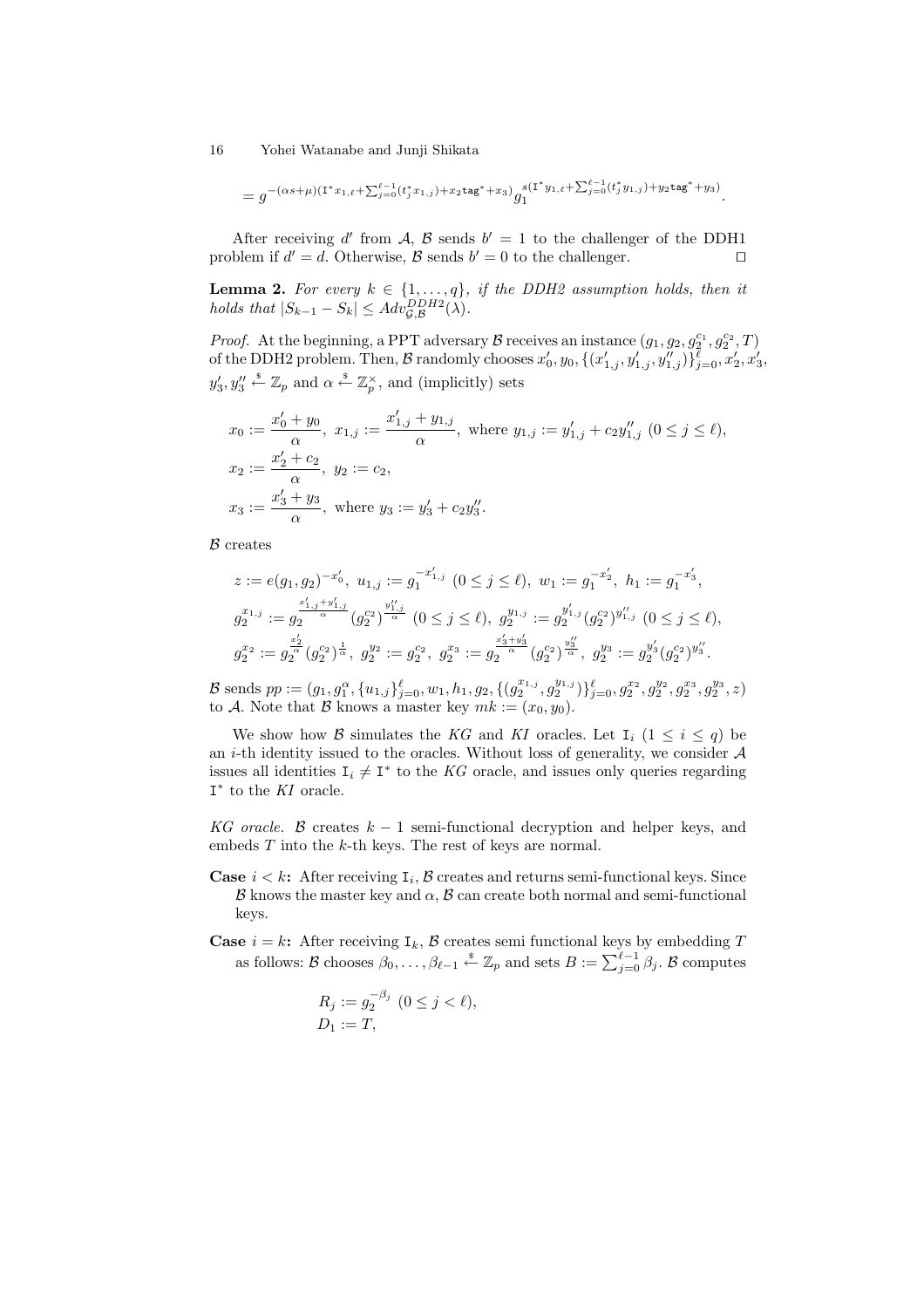Identity-based Hierarchical Key-insulated Encryption 17 )

Identity-based Hierarchical Key-insulated Energy  
\n
$$
D'_1 := g_2^{y_0} (g_2^{c_1})^{I_k y'_{1,\ell} + y'_3} T^{I_k y''_{1,\ell} + y''_3},
$$
\n
$$
D_2 := \left( (g_2^{c_1})^{x'_2} T \right)^{-\frac{1}{\alpha}},
$$
\n
$$
D'_2 := g_2^{-\frac{x'_0}{\alpha}} (g_2^{c_1})^{-\frac{I_k(x'_{1,\ell} + y'_{1,\ell}) + x'_3 + y'_3}{\alpha}} g_2^{-\frac{y_0}{\alpha}} T^{-\frac{I_k y''_{1,\ell} + y''_3}{\alpha}},
$$
\n
$$
D_3 := g_2^{c_1} g_2^{B},
$$
\n
$$
K_j := (g_2^{c_1})^{y'_{1,j}} (T)^{y''_{1,j}} (0 \le j \le \ell - 1),
$$
\n
$$
K'_j := (g_2^{c_1})^{-\frac{x'_{1,j} + y'_{1,j}}{\alpha}} T^{-\frac{y''_{1,j}}{\alpha}} (0 \le j \le \ell - 1).
$$

B sets  $dk_{1,0} := R_0$ ,  $hk_{1,0}^{(i)} := R_i$   $(1 \le i \le \ell - 1)$ ,  $hk_{1,0}^{(\ell)} := (D_1, D'_1, D_2, D'_2, D_3)$  $\{(K_j, K'_j)\}_{j=0}^{\ell-1}$ . If  $b = 0$ , then it is easy to see that the above keys are normal by setting  $\dot{r} := c_1$ . If  $b = 1$ , then the above ciphertext is semi-functional since it holds

$$
D_1 := T = g_2^{c_1c_2 + \gamma} = g_2^{y_2r + \gamma},
$$
  
\n
$$
D'_1 := g_2^{y_0} (g_2^{c_1})^{I_k y'_{1,\ell} + y'_3} T^{I_k y''_{1,\ell} + y''_3}
$$
  
\n
$$
= g_2^{y_0 + c_1(I_k(y'_{1,\ell} + c_2 y''_{1,\ell}) + y'_3 + c_2 y''_3)} g_2^{\gamma(I_k y''_{1,\ell} + y''_3)} = g_2^{y_0 + r(I_k y_{1,\ell} + y_3)} g_2^{\gamma \phi},
$$
  
\n
$$
D_2 := ((g_2^{c_1})^{x'_2} T)^{-\frac{1}{\alpha}} = g_2^{-\frac{c_1(x'_2 + c_2)}{\alpha}} g_2^{-\frac{\gamma}{\alpha}} = g_2^{-rx_2} g_2^{-\frac{\gamma}{\alpha}},
$$
  
\n
$$
D'_2 := g_2^{-\frac{x'_0}{\alpha}} (g_2^{c_1})^{-\frac{I_k(x'_{1,\ell} + y'_{1,\ell}) + x'_3 + y'_3}{\alpha}} g_2^{-\frac{y_0}{\alpha}} T^{-\frac{I_k y''_{1,\ell} + y''_3}{\alpha}}
$$
  
\n
$$
= g_2^{-\frac{(x'_0 + y_0) + c_1(I_k(x'_{1,\ell} + y'_{1,\ell} + c_2 y''_{1,\ell}) + (x'_3 + y'_3 + c_2 y''_3))}{\alpha}} g_2^{-\frac{\gamma(I_k y''_{1,\ell} + y''_3)}{\alpha}}
$$
  
\n
$$
= g_2^{-x_0 - r(I_k x_{1,\ell} + x_3)} g_2^{-\frac{\gamma \phi}{\alpha}},
$$
  
\n
$$
K_j := (g_2^{c_1})^{y'_{1,j}} (T)^{y''_{1,j}} = g_2^{c_1(y'_{1,j} + c_2 y''_{1,j})} g_2^{\gamma y''_{1,j}} = g_2^{ry_{1,j}} g_2^{\gamma \phi_j} \quad (0 \le j \le \ell - 1),
$$
  
\n
$$
K'_j := (g_2^{c_1})^{-\frac{x'_{1,j} + y'_{1,j}}{\alpha}} T^{-\frac{y''_{1,j}}{\alpha}}
$$
  
\n
$$
= g_2^{-\frac{c_1
$$

where  $T := g_2^{c_1 c_2 + \gamma}$ ,  $r := c_1$ ,  $\phi := \mathbf{I}_k y''_{1,\ell} + y''_3$ , and  $\phi_j := y''_{1,j}$   $(0 \le j \le \ell - 1)$ . Since  $y''_{1,j}$  and  $y''_3$  are chosen uniformly at random,  $\phi$  and  $\phi_j$  are also uniformly distributed.

**Case**  $i > k$ **:** After receiving  $I_i$ ,  $\beta$  creates and returns normal keys by using the master key.

*KI oracle.* Suppose that *A* issues  $k-1$  identities  $I_1, \ldots, I_{k-1}$  to the *KG* oracle, and then issues a query  $(i, I^*, time)$  (i.e.,  $I^*(= I_k)$ ) to the *KI* oracle. Note that for some special level  $j \in \{0, \ldots, \ell\}$ , *A* cannot issue time such that  $T_i(\mathtt{time}) = T_i(\mathtt{time}^*)$  if  $i < j$  ( $\mathcal B$  does not need to know where level is special one in advance). *B* creates and stores semi-functional decryption and helper keys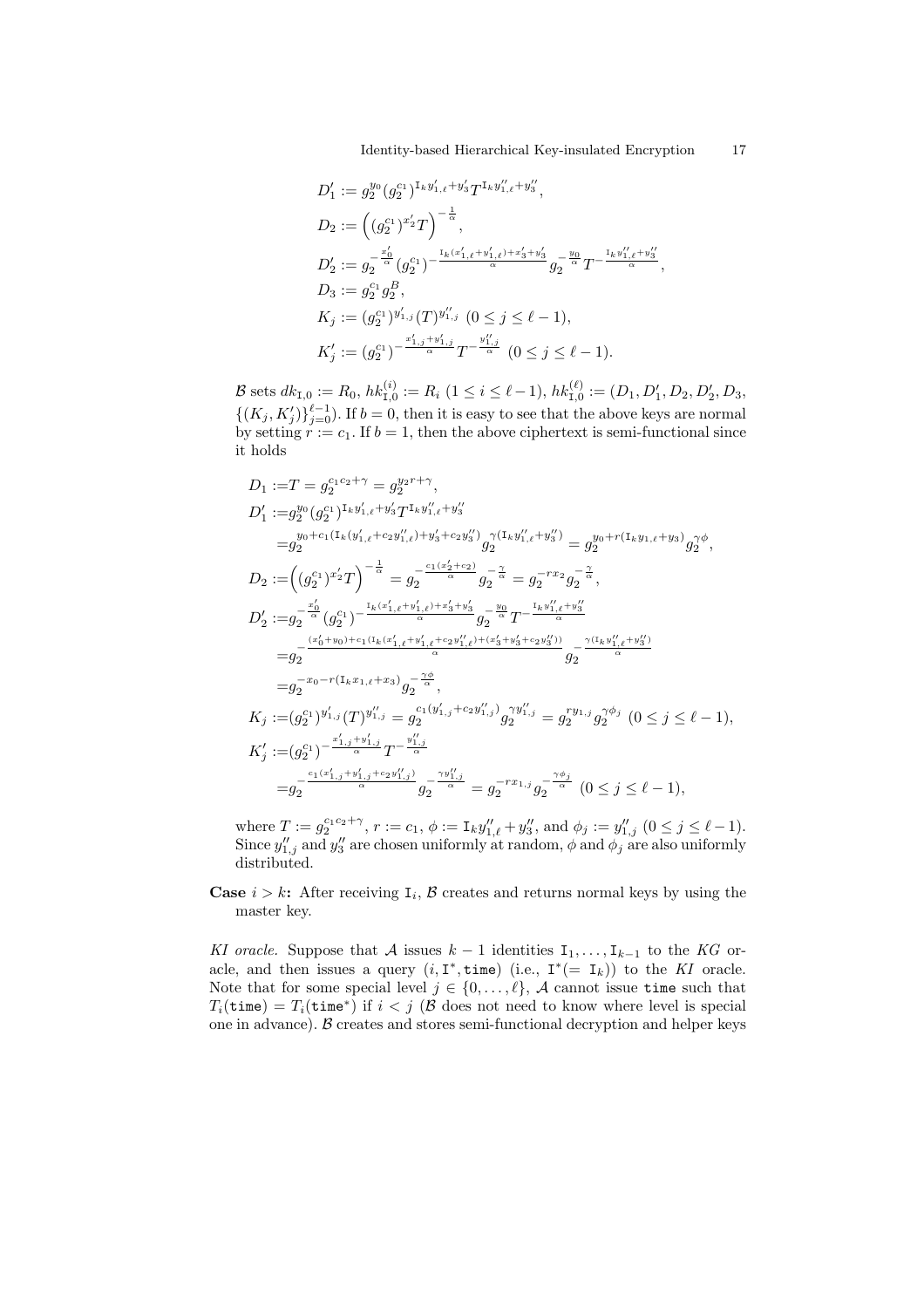18 Y<br>  $(\widetilde{d}_{\mathbf{I}^*,0}, \widetilde{hk})$ (1)  $\frac{(1)}{(1+i_1,0,\ldots,\widetilde{hk})}$ (*ℓ*)  $I_{I^*,0}^{(1)}$  as in the case  $i = k$  of the *KG* oracle. We also note that from the second query, *B* answers queries by using the stored keys. Then, *B* repeatedly runs  $\delta^{(j-1)}_{t_{j-1}} \leftarrow \Delta\text{-Gen}(hk^{(j)}_{\mathbf{I}^*,t_j},\texttt{time}^*)$  and  $hk^{(j-1)}_{\mathbf{I}^*,t^*_{j-1}}\textsf{Upd}(hk^{(j-1)}_{\mathbf{I}^*,0},\delta^{(j-1)}_{t_{j-1}})$ for  $j = \ell, \ldots, i + 1$ , where  $t_{\ell} := 0$  and  $t_j := T_j(\text{time})$   $(0 \leq j \leq \ell - 1)$ . Again, the key generated by semi-functional helper keys is also semi-functional. *B* returns  $hk^{(i)}_{\mathbf{I}^*,t_i}$  to A.

In the challenge phase,  $\mathcal{B}$  receives  $(M_0^*, M_1^*, \mathbf{I}^*, \mathsf{time}^*)$  from  $\mathcal{A}$ .  $\mathcal{B}$  chooses *d*  $\overset{\$}{\leftarrow}$  {0,1}, and sets  $t_j^* := T_j(\texttt{time}^*)$  (0 ≤ *j* ≤  $\ell$  − 1). However, *B* cannot create the semi-functional ciphertext for  $I^*$  without knowledge of  $c_2$  (and hence *y*<sub>1*,j*</sub> (0 ≤ *j* ≤ *ℓ*) and *y*<sub>3</sub>). To generate the semi-functional ciphertext without the<br>knowledge, *B* sets<br> $\widetilde{\text{tag}}^* := -\sum_{i=1}^{\ell-1} (t_i^* y_{1,i}'' ) - \text{I}^* y_{1,\ell}'' - y_3''$ . knowledge, *B* sets

$$
\widetilde{\texttt{tag}}^* := -\sum_{j=0}^{\ell-1} (t_j^*y_{1,j}'') - \texttt{I}^*y_{1,\ell}'' - y_3''.
$$

Since  $y''_{1,0}, \ldots, y''_{1,\ell}$  and  $y''_3$  are chosen uniformly at random, probability distri- $\begin{aligned} \n\text{tag } := & -\sum_{j=0} (t_j y_{1,j}) - 1 \, y_{1,\ell} - y_3. \end{aligned}$ <br>
Since  $y''_{1,0}, \ldots, y''_{1,\ell}$  and  $y''_3$  are chosen uniformly at random, probability distribution of  $\text{tag}^*$  is also uniformly at random from *A*'s view.<sup>8</sup> Then, *B*  $s, \mu \stackrel{\$}{\leftarrow} \mathbb{Z}_p$ , and computes

$$
\tilde{C}_{0}^{*} := M_{d}^{*} z^{s} e(g_{1}, g_{2})^{-x_{0}\mu} = M_{d}^{*} e(g_{1}, g_{2})^{-x_{0}(\alpha s + \mu) + y_{0}s},
$$
\n
$$
\tilde{C}_{1}^{*} := g_{1}^{s},
$$
\n
$$
\tilde{C}_{2}^{*} := g_{1}^{\alpha s + \mu}
$$
\n
$$
\tilde{C}_{3}^{*} := \left( \prod_{j=0}^{\ell-1} (u_{1,j}^{t_{j}}) u_{1,\ell}^{1} w_{1}^{\widetilde{\alpha g}} u_{1}^{k} h_{1} \right)^{s} g_{1}^{\mu(y'_{3} + \sum_{j=0}^{\ell-1} (t_{j}^{*} y'_{1,j}) + 1^{*} y'_{1,\ell})}
$$
\n
$$
= \left( \prod_{j=0}^{\ell-1} (u_{1,j}^{t_{j}}) u_{1,\ell}^{1} w_{1}^{\widetilde{\alpha g}} u_{1}^{k} h_{1} \right)^{s}
$$
\n
$$
\cdot g_{1}^{\mu(\sum_{j=0}^{\ell-1} (t_{j}^{*} (y'_{1,j} + c_{2} y''_{1,j})) + 1^{*} (y'_{1,\ell} + c_{2} y''_{1,\ell}) + c_{2} \widetilde{\alpha g}} u_{1}^{k} + y'_{3} + c_{2} y''_{3})
$$
\n
$$
= \left( \prod_{j=0}^{\ell-1} (u_{1,j}^{t_{j}}) u_{1,\ell}^{1} w_{1}^{\widetilde{\alpha g}} u_{1}^{k} h_{1} \right)^{s} g_{1}^{\mu(\sum_{j=0}^{\ell-1} (t_{j}^{*} y_{1,j}) + 1^{*} y_{1,\ell} + y_{2} \widetilde{\alpha g}} u_{1}^{k} + y''_{3})
$$
\n
$$
= \left( \prod_{j=0}^{\ell-1} (u_{1,j}^{t_{j}}) u_{1,\ell}^{1} w_{1}^{\widetilde{\alpha g}} u_{1}^{k} h_{1} \right)^{s} g_{1}^{\mu(\sum_{j=0}^{\ell-1} (t_{j}^{*} y_{1,j}) + 1^{*} y_{1,\ell} + y_{2} \widetilde{\alpha g}} u_{1}
$$

After receiving *d'* from *A*, *B* sends  $b' = 1$  to the challenger of the DDH2 problem if  $d' = d$ . Otherwise,  $\beta$  sends  $b' = 0$  to the challenger.  $\Box$ 

<sup>&</sup>lt;sup>8</sup> The fact that the formula in such a form is uniformly distributed was traditionally studied in the context of unconditionally secure authentication protocols (e.g., [5, 21, 28]).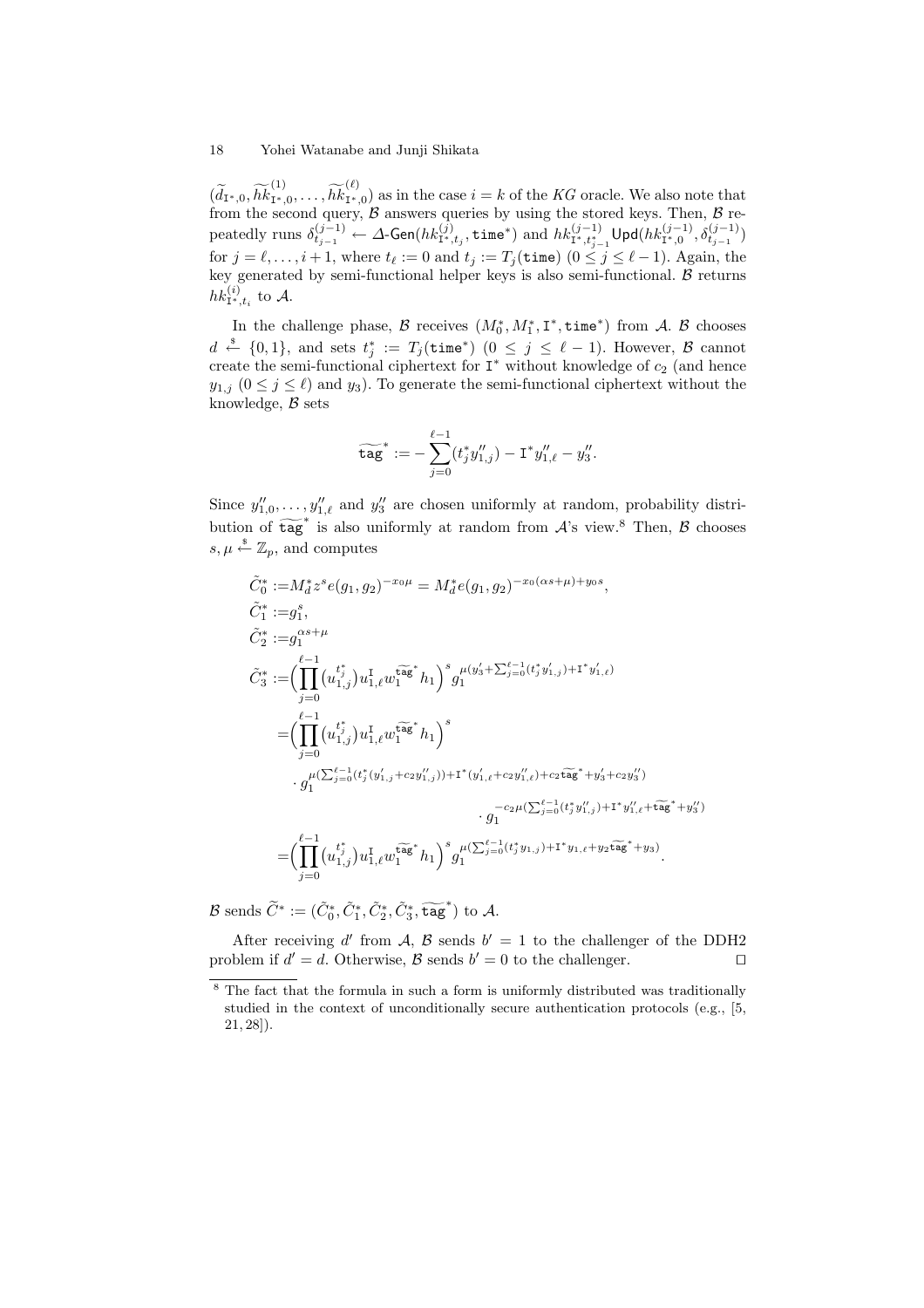**Lemma 3.**  $|S_q - S_{Final}|$  ≤  $\frac{q}{p}$ .

*Proof.* We modify the setup procedure and the semi-functional keys generation procedure in  $Game_q$ , and the modification turns out  $Game_{Final}$ . We show that before and after the modification are statistically indistinguishable without probability  $\frac{q}{p}$ .

In the setup phase, we randomly choose  $x'_0, y_0, \{(x'_{1,j}, y_{1,j})\}_{j=0}^{\ell}, x'_2, y_2, x'_3, y_3 \stackrel{\hspace{0.1em}\mathsf{\scriptscriptstyle\$}}{\leftarrow}$  $\mathbb{Z}_p$  and  $\alpha \stackrel{\$}{\leftarrow} \mathbb{Z}_p^{\times}$ , and set

$$
x_0:=\frac{x'_0+y_0}{\alpha},\,\,x_{1,j}:=\frac{x'_{1,j}+y_{1,j}}{\alpha}\,\,(0\leq j\leq \ell),\,\,x_2:=\frac{x'_2+y_2}{\alpha},\,\,x_3:=\frac{x'_3+y_3}{\alpha}.
$$

*B* creates

$$
z := e(g_1, g_2)^{-x'_0}, \ u_{1,j} := g_1^{-x'_{1,j}} \ (0 \le j \le \ell), \ w_1 := g_1^{-x'_2}, \ h_1 := g_1^{-x'_3},
$$
  

$$
g_2^{x_{1,j}} := g_2^{\frac{x'_{1,j} + y_{1,j}}{\alpha}} \ (0 \le j \le \ell), \ g_2^{x_2} := g_2^{\frac{x'_2 + y_2}{\alpha}}, \ g_2^{x_3} := g_2^{\frac{x'_3 + y_3}{\alpha}}.
$$

We set  $pp := (g_1, g_1^{\alpha}, \{u_{1,j}\}_{j=0}^{\ell}, w_1, h_1, g_2, \{(g_2^{x_{1,j}}, g_2^{y_{1,j}})\}_{j=0}^{\ell}, g_2^{x_2}, g_2^{y_2}, g_2^{x_3}, g_2^{y_3}, z)$ and  $mk := (x_0, y_0)$ .

When generating (initial) semi-functional keys, we choose  $\beta_0, \ldots, \beta_{\ell-1}, r, \phi', \phi'_0, \ldots$ We set  $pp := (g_1, g_1^{\alpha}, \{u_{1,j}\}_{j=0}^{\ell}, w_1, h_1, g_2, \{(g_2^{x_{1,j}}, g_2^{y_{1,j}})\}_{j=0}^{\ell}, g_2^{x_2}, g_2^{y_2}, g_2^{x_3}, g_2^{y_3}, z)$ <br>and  $mk := (x_0, y_0)$ .<br>When generating (initial) semi-functional keys, we choose  $\beta_0, \ldots, \beta_{\ell-1}, r, \phi', \phi$ <br>and  $\phi'_{j} := ry_{1,j} + \gamma \phi_{j}$   $(0 \leq j \leq \ell - 1)$ . We compute

$$
\tilde{R}_{j} := g_{2}^{-\beta_{j}} (0 \leq j \leq \ell - 1),
$$
\n
$$
\tilde{D}_{1} := g_{2}^{y_{2}r + \gamma},
$$
\n
$$
\tilde{D}'_{1} := g_{2}^{\phi'} = g_{2}^{y_{0} + r(\text{I}_{y_{1,\ell} + y_{3}) + \gamma\phi}},
$$
\n
$$
\tilde{D}_{2} := g_{2}^{-r \frac{x'_{2} + y_{2}}{\alpha} - \frac{\gamma}{\alpha}} = g_{2}^{-r x_{2} - \frac{\gamma}{\alpha}},
$$
\n
$$
\tilde{D}'_{2} := g_{2}^{-\frac{1}{\alpha}(\phi' + x'_{0} + r(x'_{3} + \text{I}_{x'_{1,\ell}}))}
$$
\n
$$
= g_{2}^{-\frac{1}{\alpha}(x'_{0} + y_{0} + r\text{I}(x'_{1,\ell} + y_{1,\ell}) + \gamma\phi + r(x'_{3} + y_{3}))} = g_{2}^{-x_{0} - r(\text{I}_{x_{1,\ell} + x_{3}) - \frac{\gamma\phi}{\alpha}}},
$$
\n
$$
\tilde{D}_{3} := g_{2}^{r + B},
$$
\n
$$
\tilde{K}_{j} := g_{2}^{\phi_{j}'} = g_{2}^{-r y_{1,j} + \gamma\phi_{j}} (0 \leq j \leq \ell - 1),
$$
\n
$$
\tilde{K}'_{j} := g_{2}^{-\frac{rx'_{1,j} + \phi_{j}'}{\alpha}} = g_{2}^{-\frac{r(x'_{1,j} + y_{1,j}) + \gamma\phi_{j}}{\alpha}} = g_{2}^{-r x_{1,j} - \frac{\gamma\phi_{j}}{\alpha}} (0 \leq j \leq \ell - 1).
$$

We set  $dk_{I,0} := \tilde{R}_0$ ,  $hk_{I,0}^{(j)} := \tilde{R}_j$  ( $1 \le j \le \ell-1$ ), and  $hk_{I,0}^{(\ell)} := (\tilde{D}_1, \tilde{D}_1', \tilde{D}_2, \tilde{D}_2', \tilde{D}_3,$  $\{(\tilde{K}_j, \tilde{K}'_j)\}_{j=0}^{\ell-1}$ . We emphasize that although the above secret keys are wellformed,  $y_0$ ,  $\{y_{1,j}\}_{j=0}^{\ell}$ , and  $y_3$  are not used in the above procedure.

On the other hand, the first component of the challenge ciphertext is generated as  $\tilde{C}_0^* := M_b z^s e(g_1, g_2)^{-x_0 \mu} = M_b e(g_1, g_2)^{-x_0(\alpha s + \mu) + y_0}$ . This means that *y*<sub>0</sub>, which is independent of secret keys and public parameters, masks  $\tilde{C}_0^*$ , and hence  $\tilde{C}_0^*$  becomes the ciphertext of a random element of  $\mathbb{G}_T$ .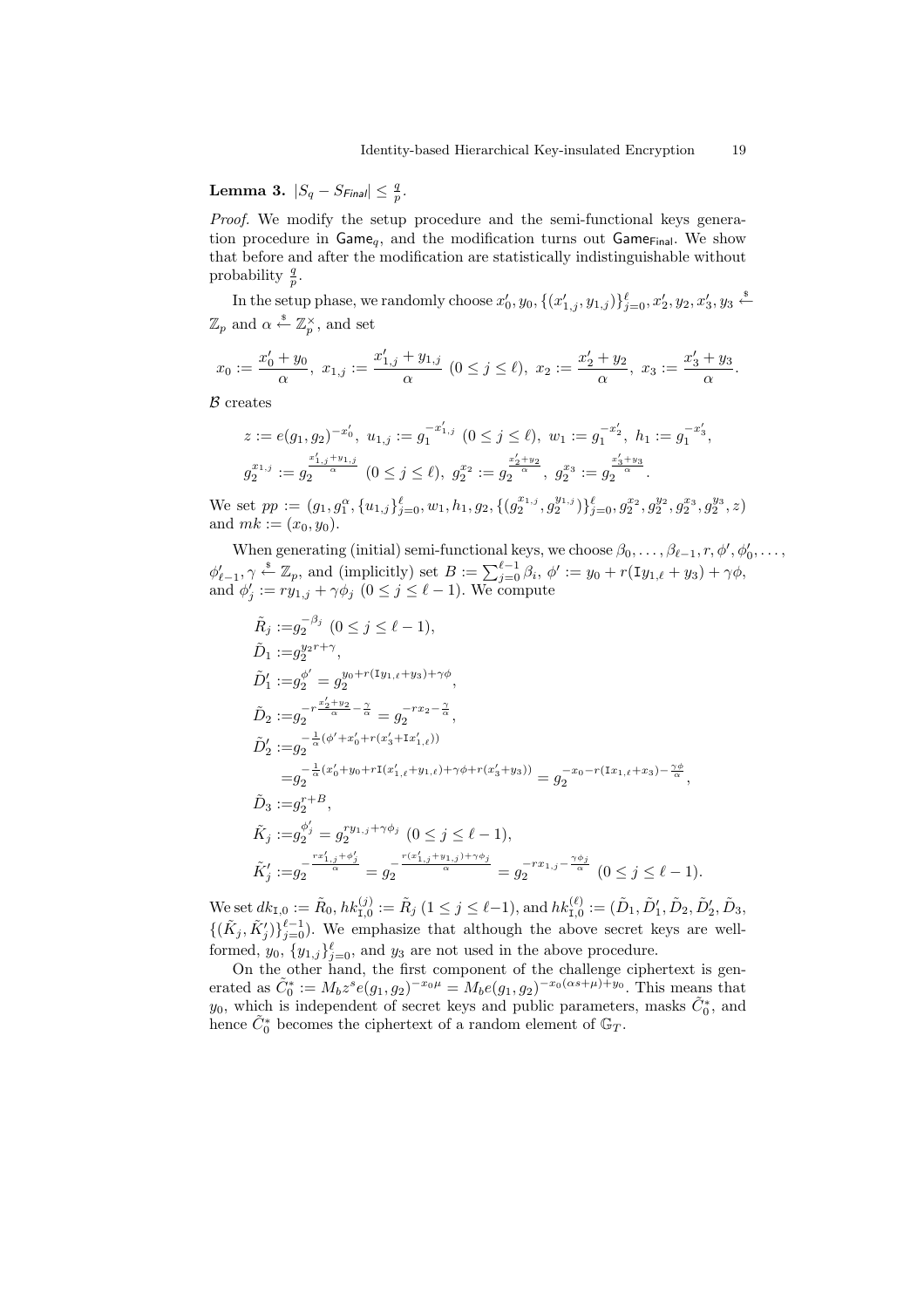Since  $\gamma$  is chosen uniformly at random,  $\phi$  and  $\phi_j$  are distributed uniformly at random if  $\gamma \neq 0$ . An event that  $\gamma = 0$  occurs with probability 1/p. Every query regarding  $I_i$  ( $1 \le i \le q$ ) may cause this event, and hence, we have  $|S_q - S_{\text{Final}}| \le$ *q p* . *⊓⊔*

*Proof of Theorem 1.* From Lemmas 1, 2, and 3, we have  $Adv_{\Pi_{IKE},\mathcal{A}}^{IND-KE-CPA}(\lambda) \le$  $|S_{\text{Real}} - S_0| + \sum_{i=1}^q |S_{i-1} - S_i| + |S_q - S_{\text{Final}}| + |S_{\text{Final}} - \frac{1}{2}| \leq Adv_{\mathcal{G},\mathcal{B}}^{DDH1}(\lambda) + q$  $Adv_{\mathcal{G},\mathcal{B}}^{DDH2}(\lambda) + \frac{q}{p}$ . *⊓⊔*

## **6 Chosen-Ciphertext Security**

Boneh et al. [6] proposed an well-known transformation from *ℓ* + 1-level CPAsecure HIBE (and one-time signature (OTS)) to *ℓ*-level CCA-secure HIBE. We cannot apply this transformation to a hierarchical IKE scheme *in a generic way* since it does not have delegating functionality. However, we can apply their techniques to the underlying Jutla–Roy HIBE of our hierarchical IKE, and therefore we obtain CCA-secure scheme. We show the detailed construction as follows. We assume a verification key *vk* is appropriately encoded as an element of  $\mathbb{Z}_p$  when it is used in exponent of ciphertexts.

Let *ΠOTS* = (KGen*,* Sign*,*Ver) be an OTS scheme.<sup>9</sup> An *ℓ*-level hierarchical IKE scheme *ΠIKE* =(PGen, Gen, *∆*-Gen, Upd, Enc, Dec) is constructed as follows.

-  $\mathsf{PGen}(\lambda,\ell)$ : It runs  $(\mathbb{G}_1,\mathbb{G}_2,\mathbb{G}_T,p,g_1,g_2,e)\leftarrow \mathcal{G}$ . It chooses  $x_0,y_0,\{(x_{1,j},y_{1,j})\}_{j=0}^{\ell},$  $\hat{x}_1, \hat{y}_1, x_2, y_2, x_3, y_3 \overset{\$}{\leftarrow} \mathbb{Z}_p$  and  $\alpha \overset{\$}{\leftarrow} \mathbb{Z}_p^{\times}$ , and sets

$$
z = e(g_1, g_2)^{-x_0 \alpha + y_0}, \ u_{1,j} := g_1^{-x_1, j \alpha + y_1, j} \ (0 \le j \le \ell),
$$
  

$$
\hat{u}_1 := g_1^{-\hat{x}_1 \alpha + \hat{y}_1}, \ w_1 := g_1^{-x_2 \alpha + y_2}, \ h_1 := g_1^{-x_3 \alpha + y_3}.
$$

It outputs

$$
pp := (g_1, g_1^{\alpha}, \{u_{1,j}\}_{j=0}^{\ell}, \hat{u}_1, w_1, h_1, g_2, \{(g_2^{x_{1,j}}, g_2^{y_{1,j}})\}_{j=0}^{\ell},
$$
  

$$
g_2^{\hat{x}_1}, g_2^{\hat{y}_1}, g_2^{x_2}, g_2^{x_3}, g_2^{y_2}, g_2^{y_3}, z),
$$
  

$$
msk := (x_0, y_0).
$$
  
- Gen( $mk$ , *ID*): It chooses  $\beta_0, \ldots, \beta_{\ell-1}$ ,  $r \stackrel{\text{s}}{\leftarrow} \mathbb{Z}_p$ , and let  $B := \sum_{i=0}^{\ell-1} \beta_i$ . It

computes

$$
R_j := g_2^{-\beta_j} \ (0 \le j < \ell),
$$
\n
$$
D_1 := (g_2^{y_2})^r, \ D'_1 := g_2^{y_0} \left( (g_2^{y_{1,\ell}})^{\mathrm{T}} g_2^{y_3} \right)^r,
$$
\n
$$
D_2 := (g_2^{x_2})^{-r}, \ D'_2 := g_2^{-x_0} \left( (g_2^{x_{1,\ell}})^{\mathrm{T}} g_2^{x_3} \right)^{-r},
$$

<sup>9</sup> The formal description of the OTS is given in Appendix A.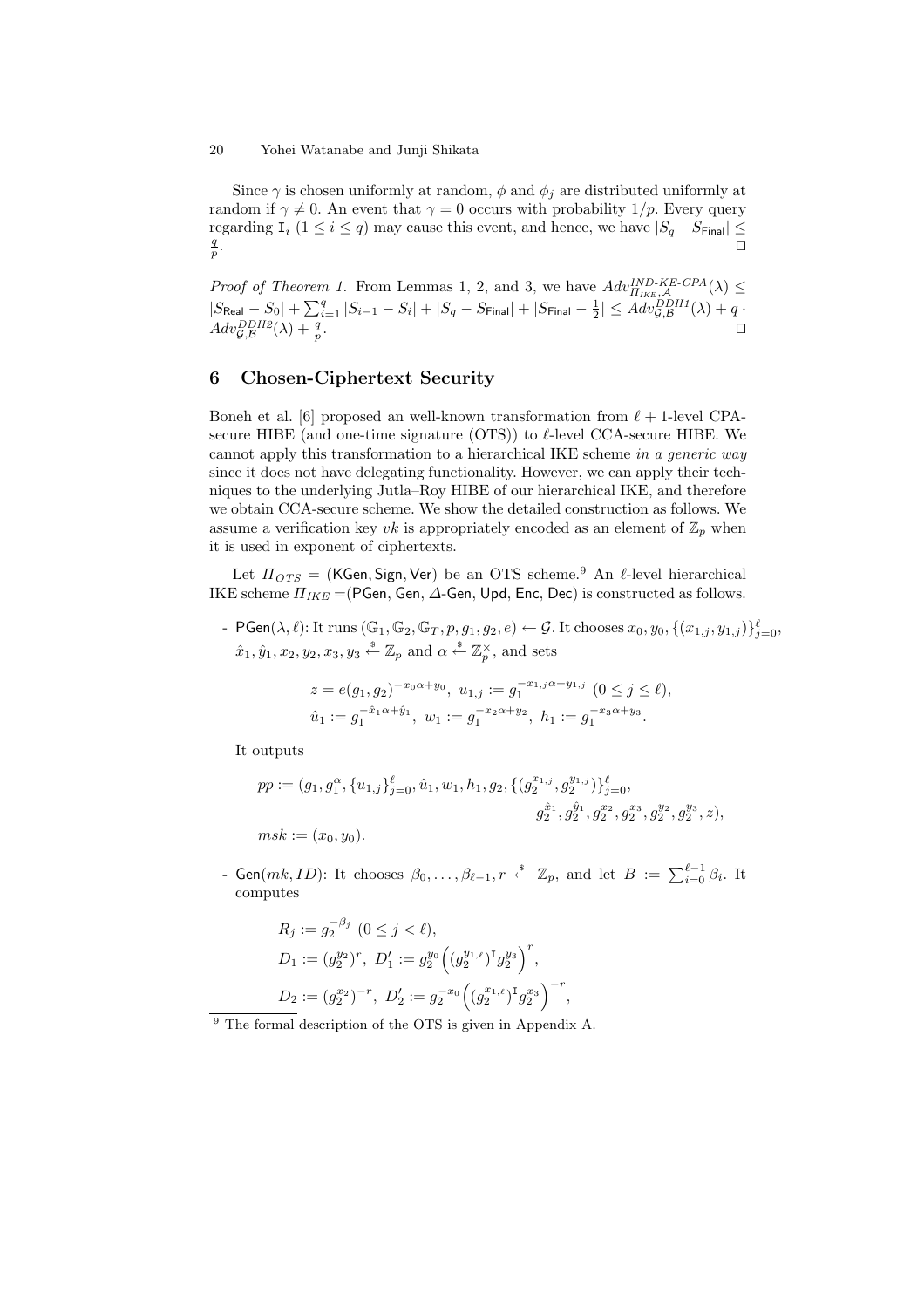$$
D_3 := g_2^{r+B},
$$
  
\n
$$
K_j := (g_2^{y_{1,j}})^r \ (0 \le j \le \ell - 1), \ K'_j := (g_2^{x_{1,j}})^{-r} \ (0 \le j \le \ell - 1),
$$
  
\n
$$
K_{vk} := (g_2^{\hat{y}_1})^r, \ K'_{vk} := (g_2^{\hat{x}_1})^{-r}.
$$

It outputs

$$
dk_{\mathcal{I},0} := R_0, \ hk_{\mathcal{I},0}^{(i)} := R_i \ (1 \le i \le \ell - 1),
$$
  

$$
hk_{\mathcal{I},0}^{(\ell)} := (D_1, D'_1, D_2, D'_2, D_3, \{(K_j, K'_j)\}_{j=0}^{\ell-1}, K_{vk}, K'_{vk}).
$$

 $-$  *∆*-Gen(*hk*<sub>I,*t<sub>i</sub>*</sub>, **time**): If *t<sub>i</sub>* ≠ *T<sub>i</sub>*(**time**), it outputs ⊥. Otherwise, parse *hk*<sub>I,*t<sub>i</sub>*</sub> as  $(R_i, D_1, D'_1, D_2, D'_2, D_3, \{(K_j, K'_j)\}_{j=0}^{i-1}, K_{vk}, K'_{vk})$ . It chooses  $\hat{r} \leftarrow \mathbb{Z}_p$ , and let  $t_j := T_j(\texttt{time})$   $(i - 1 \leq j \leq \ell - 1)$ . It computes

$$
\hat{d}_1 := D_1(g_2^{y_2})^{\hat{r}}, \ \hat{d}'_1 := D'_1(K_{i-1})^{t_{i-1}} \Big( (g_2^{y_1,\ell})^{\text{T}} \prod_{j=i-1}^{\ell-1} ((g_2^{y_1,j})^{t_j}) g_2^{y_3} \Big)^{\hat{r}},
$$
  

$$
\hat{d}_2 := D_2(g_2^{x_2})^{-\hat{r}}, \ \hat{d}'_2 := D'_2(K'_{i-1})^{t_{i-1}} \Big( (g_2^{x_1,\ell})^{\text{T}} \prod_{j=i-1}^{\ell-1} ((g_2^{x_1,j})^{t_j}) g_2^{x_3} \Big)^{-\hat{r}},
$$
  

$$
\hat{d}_3 := D_3 g_2^{\hat{r}},
$$

$$
\hat{k}_j := K_j(g_2^{y_{1,j}})^{\hat{r}} \ (0 \leq j \leq i-2), \ \hat{k}'_j := K'_j(g_2^{x_{1,j}})^{-\hat{r}} \ (0 \leq j \leq i-2),
$$
  
\n
$$
\hat{k}_{vk} := K_{vk}(g_2^{\hat{y}_1})^{\hat{r}}, \ \hat{k}'_{vk} := K'_{vk}(g_2^{\hat{x}_1})^{\hat{r}}.
$$

It outputs  $\delta^{(i-1)}_{t_{i-1}} := (\hat{d}_1, \hat{d}'_1, \hat{d}_2, \hat{d}'_2, \hat{d}_3, \{(\hat{k}_j, \hat{k}'_j)\}_{j=0}^{i-2}, \hat{k}_{vk}, \hat{k}'_{vk}).$ 

- $\mathsf{Upd}(hk_{\mathtt{I},t_i}^{(i)},\delta_{\tau_i}^{(i)})$ : Parse  $hk_{\mathtt{I},t_i}^{(i)}$  and  $\delta_{\tau_i}^{(i)}$  as  $(R_i,D_1,D'_1,D_2,D'_2,D_3,\{(K_j,K'_j)\}_{j=0}^{i-1},$  $K_{vk}, K'_{vk}$  and  $(\hat{d}_1, \hat{d}'_1, \hat{d}_2, \hat{d}'_2, \hat{d}_3, \{(\hat{k}_j, \hat{k}'_j)\}_{j=0}^{i-1}, \hat{k}_{vk}, \hat{k}_{vk})$ , respectively. It computes  $D_3 := \hat{d}_3 R_i$ , and sets  $(D_j, D'_j) := (\hat{d}_j, \hat{d}'_j)$   $(j = 1, 2)$ ,  $(K_j, K'_j) :=$  $(\hat{k}_j, \hat{k}'_j)$   $(0 \le j \le i - 1)$ , and  $(K_{vk}, K'_{vk}) := (\hat{k}_{vk}, \hat{k}'_{vk})$ . Finally, it outputs  $hk_{1,\tau_i}^{(i)} := (R_i, D_1, D'_1, D_2, D'_2, D_3, \{(K_j, K'_j)\}_{j=0}^{i-1}, K_{vk}, K'_{vk}).$
- Enc(I*,* time*, M*): It first runs (*vk, sk*) *←* KGen(*λ*). It chooses *s,* tag \$*←* Z*p*. For  $M \in \mathbb{G}_T$ , it computes *<sub>j</sub>*, *K*<sup>*j*</sup>)}<sup>*i*</sup><sub>*i*=0</sub>, *K*<sub>*vk*</sub>, *K*<br>← KGen( $\lambda$ ). It ch<br>, *C*<sub>3</sub> :=  $\left(\prod_{i=1}^{l-1} (u_{1,j}^{t_j})\right)$

$$
C_0:=Mz^s, \ C_1:=g_1^s, \ C_2:=(g_1^\alpha)^s, \ C_3:=\Bigl(\prod_{j=0}^{\ell-1} \bigl(u_{1,j}^{t_j}\bigr)u_{1,\ell}^{\rm I} \hat{u}_1^{vk}w_1^{\rm tag}h_1\Bigr)^s,
$$

where  $t_j := T_j(\text{time})$   $(0 \leq j \leq \ell-1)$ . It also runs  $\sigma \leftarrow \text{Sign}(sk, (C_0, C_1, C_2, C_3,$  $(\text{tag}$ ), and outputs  $C := (vk, C_0, C_1, C_2, C_3, \text{tag}, \sigma)$ .

*-* Dec( $dk_{\text{I},t_0}, \langle C, \text{time} \rangle$ ): If  $t_0 \neq T_0(\text{time})$ , then it outputs ⊥. Otherwise, parse  $dk_{1,t_0}$  and C as  $(R_0, D_1, D'_1, D_2, D'_2, D_3, K_{vk}, K'_{vk})$  and  $(vk, C_0, C_1, C_2, C_3,$  $\text{tag}, \sigma$ ), respectively. If  $\text{Ver}(vk, C_0, C_1, C_2, C_3, \text{tag}, \sigma) \to 0$ , then it outputs *⊥*. Otherwise, it computes

$$
\hat{D}'_1 := D'_1(K_{vk})^{vk}, \ \hat{D}'_2 := D'_2(K'_{vk})^{vk}.
$$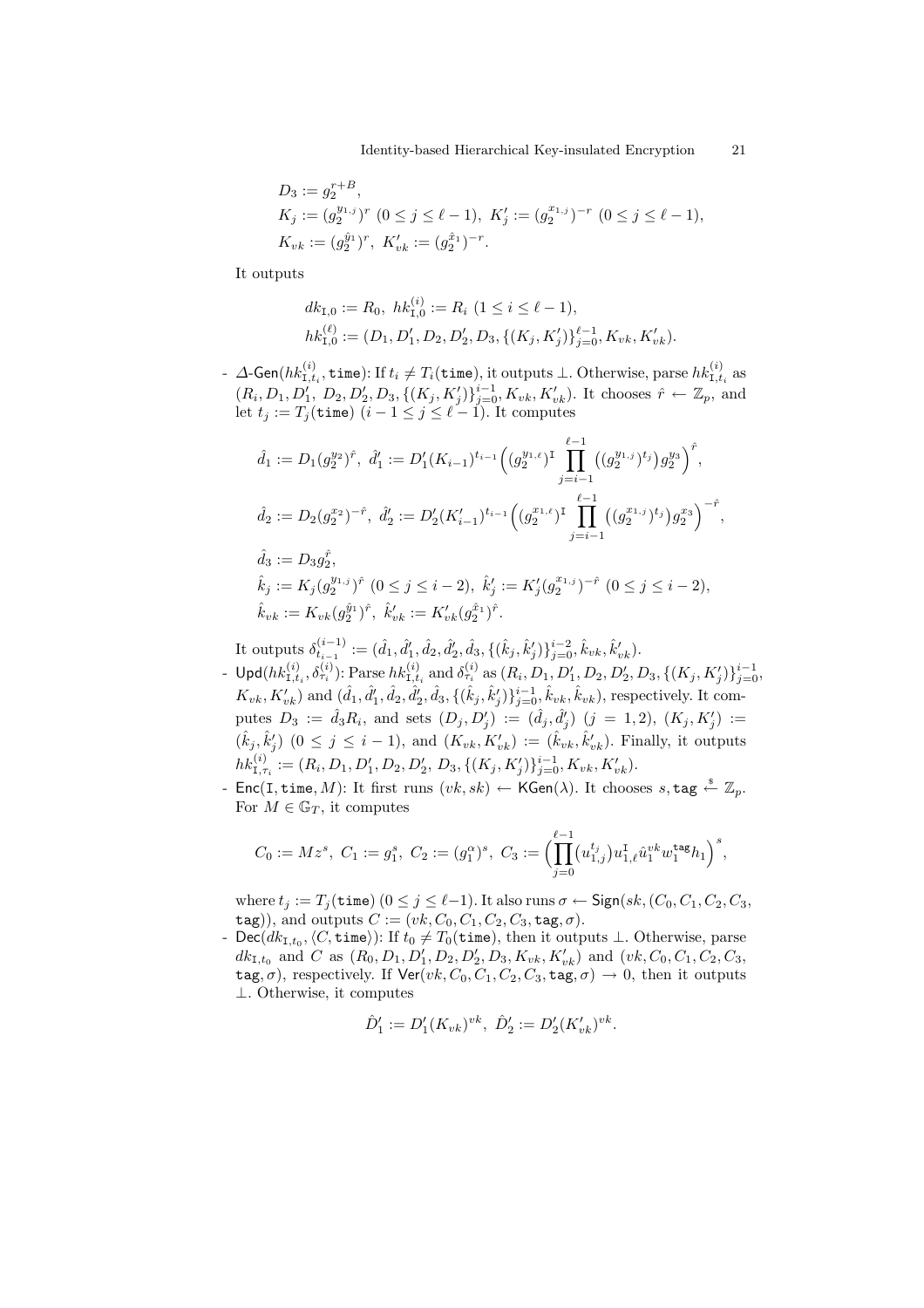Finally, it outputs

$$
M = \frac{C_0 e(C_3, D_3)}{e(C_1, D_1^{\text{tag}} \hat{D}'_1)e(C_2, D_2^{\text{tag}} \hat{D}'_2)}.
$$

The correctness of the above IKE scheme *ΠIKE* can be checked as in our CPAsecure IKE scheme described in Section 4.

We obtain the following theorem. The proof is omitted since this theorem can be easily proved by combining Boneh et al.'s techniques [6] and our proof techniques of Theorem 1.

**Theorem 2.** *If the underlying OTS scheme ΠOTS is sUF-OT secure and the SXDH assumption holds, then the resulting ℓ-level hierarchical IKE scheme ΠIKE is IND-KE-CCA secure.*

### **7 Conclusion**

In this paper, we first proposed hierarchical IKE scheme in the standard model. When the hierarchy is one, our scheme achieves constant-size parameters including public parameters, decryption and helper keys, and ciphertexts, and hence our scheme is more efficient than the existing scheme [32] in the sense of parameter sizes. Our scheme is based on the Jutla–Roy HIBE [22] (and its variant [25]) and techniques of threshold secret sharing schemes [4, 27].

*Acknowledgments.* We would like to thank anonymous PKC 2016 referees for their helpful comments. The first author is supported by JSPS Research Fellowships for Young Scientists. This work (Yohei Watanabe) was supported by Grant-in-Aid for JSPS Fellows Grant Number 25*·*3998. This work (Junji Shikata) was partially conducted under the auspices of the MEXT Program for Promoting the Reform of National Universities.

### **References**

- 1. Bellare, M., Miner, S.: A forward-secure digital signature scheme. In: Wiener, M. (ed.) Advances in Cryptology — CRYPTO'99. Lecture Notes in Computer Science, vol. 1666, pp. 431–448. Springer Berlin Heidelberg (1999)
- 2. Bellare, M., Palacio, A.: Protecting against key-exposure: strongly key-insulated encryption with optimal threshold. Applicable Algebra in Engineering, Communication and Computing 16(6), 379–396 (2006)
- 3. Bethencourt, J., Sahai, A., Waters, B.: Ciphertext-policy attribute-based encryption. In: IEEE Symposium on Security and Privacy. pp. 321–334. S&P'07 (May 2007)
- 4. Blakley, G.: Safeguarding cryptographic keys. In: Proceedings of the 1979 AFIPS National Computer Conference. pp. 313–317. AFIPS Press, Monval, NJ, USA (1979)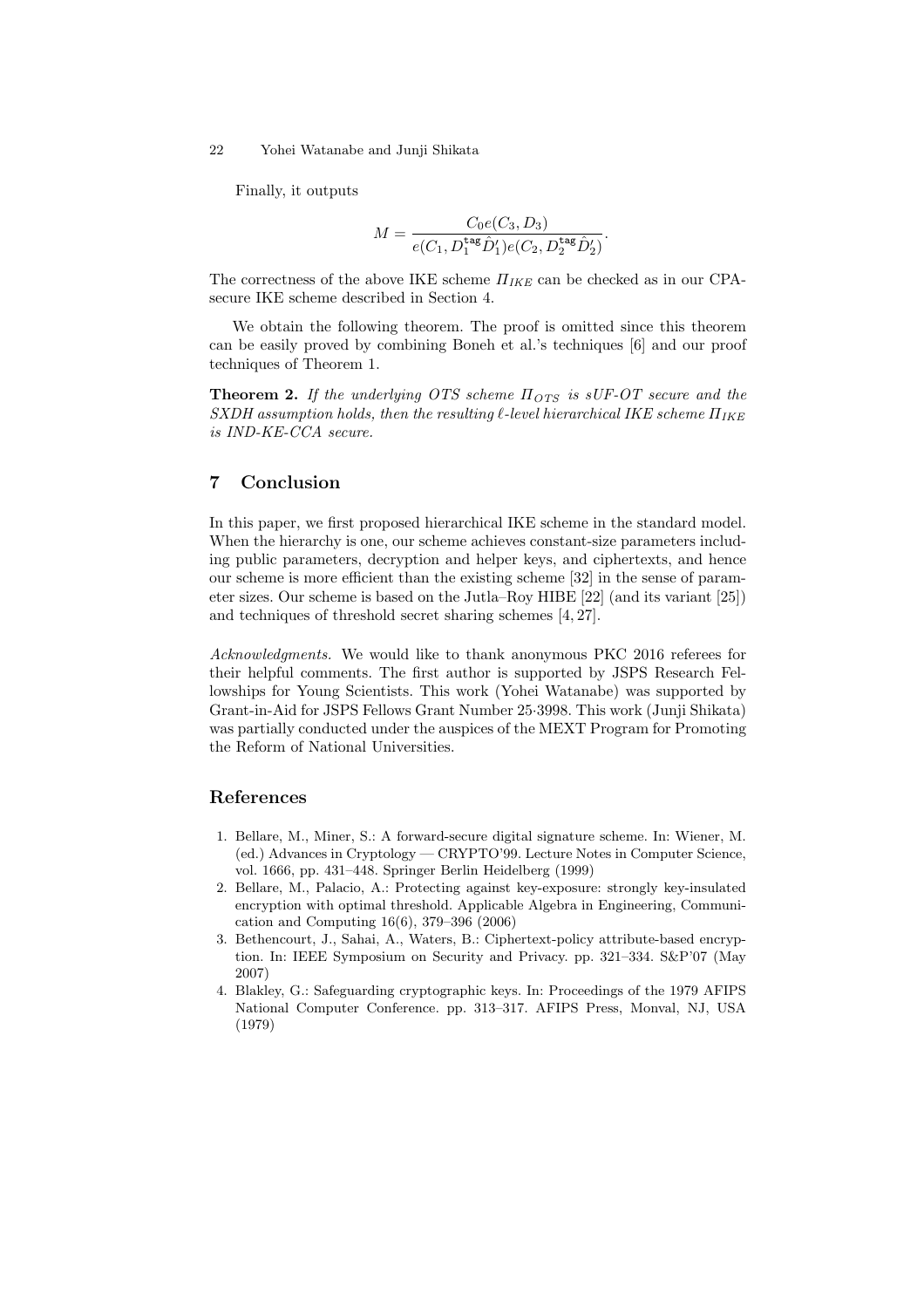- 5. den Boer, B.: A simple and key-economical unconditional authentication scheme. Journal of Computer Security 2, 65–72 (1993)
- 6. Boneh, D., Canetti, R., Halevi, S., Katz, J.: Chosen ciphertext security from identity based encryption. SIAM Journal on Computing 36(5), 1301–1328 (2007)
- 7. Boneh, D., Sahai, A., Waters, B.: Functional encryption: Definitions and challenges. In: Ishai, Y. (ed.) Theory of Cryptography. Lecture Notes in Computer Science, vol. 6597, pp. 253–273. Springer Berlin Heidelberg (2011)
- 8. Canetti, R., Halevi, S., Katz, J.: A forward-secure public-key encryption scheme. In: Biham, E. (ed.) Advances in Cryptology — EUROCRYPT 2003. Lecture Notes in Computer Science, vol. 2656, pp. 255–271. Springer Berlin Heidelberg (2003)
- 9. Chatterjee, S., Menezes, A.: On cryptographic protocols employing asymmetric pairings — the role of *Ψ* revisited. Discrete Applied Mathematics 159(13), 1311 – 1322 (2011)
- 10. Dodis, Y., Franklin, M., Katz, J., Miyaji, A., Yung, M.: Intrusion-resilient publickey encryption. In: Joye, M. (ed.) Topics in Cryptology — CT-RSA 2003. Lecture Notes in Computer Science, vol. 2612, pp. 19–32. Springer Berlin Heidelberg (2003)
- 11. Dodis, Y., Franklin, M., Katz, J., Miyaji, A., Yung, M.: A generic construction for intrusion-resilient public-key encryption. In: Okamoto, T. (ed.) Topics in Cryptology — CT-RSA 2004. Lecture Notes in Computer Science, vol. 2964, pp. 81–98. Springer Berlin Heidelberg (2004)
- 12. Dodis, Y., Katz, J., Xu, S., Yung, M.: Key-insulated public key cryptosystems. In: Knudsen, L. (ed.) Advances in Cryptology EUROCRYPT 2002. Lecture Notes in Computer Science, vol. 2332, pp. 65–82. Springer Berlin Heidelberg (2002)
- 13. Dodis, Y., Katz, J., Xu, S., Yung, M.: Strong key-insulated signature schemes. In: Desmedt, Y. (ed.) Public Key Cryptography — PKC 2003. Lecture Notes in Computer Science, vol. 2567, pp. 130–144. Springer Berlin Heidelberg (2002)
- 14. Dodis, Y., Luo, W., Xu, S., Yung, M.: Key-insulated symmetric key cryptography and mitigating attacks against cryptographic cloud software. In: Proceedings of the 7th ACM Symposium on Information, Computer and Communications Security. pp. 57–58. ASIACCS '12, ACM, New York, NY, USA (2012)
- 15. Galbraith, S.D., Paterson, K.G., Smart, N.P.: Pairings for cryptographers. Discrete Applied Mathematics 156(16), 3113 – 3121 (2008)
- 16. Gentry, C., Silverberg, A.: Hierarchical ID-based cryptography. In: Zheng, Y. (ed.) Advances in Cryptology - ASIACRYPT 2002. Lecture Notes in Computer Science, vol. 2501, pp. 548–566. Springer Berlin Heidelberg (2002)
- 17. Hanaoka, G., Hanaoka, Y., Imai, H.: Parallel key-insulated public key encryption. In: Yung, M., Dodis, Y., Kiayias, A., Malkin, T. (eds.) Public Key Cryptography — PKC 2006. Lecture Notes in Computer Science, vol. 3958, pp. 105–122. Springer Berlin Heidelberg (2006)
- 18. Hanaoka, G., Weng, J.: Generic constructions of parallel key-insulated encryption. In: Garay, J., De Prisco, R. (eds.) Security and Cryptography for Networks. vol. 6280, pp. 36–53. Springer Berlin Heidelberg (2010)
- 19. Hanaoka, Y., Hanaoka, G., Shikata, J., Imai, H.: Identity-based hierarchical strongly key-insulated encryption and its application. In: Roy, B. (ed.) Advances in cryptology — ASIACRYPT 2005. Lecture Notes in Computer Science, vol. 3788, pp. 495–514. Springer Berlin Heidelberg (2005)
- 20. Itkis, G., Reyzin, L.: SiBIR: Signer-base intrusion-resilient signatures. In: Yung, M. (ed.) Advances in Cryptology — CRYPTO 2002. Lecture Notes in Computer Science, vol. 2442, pp. 499–514. Springer Berlin Heidelberg (2002)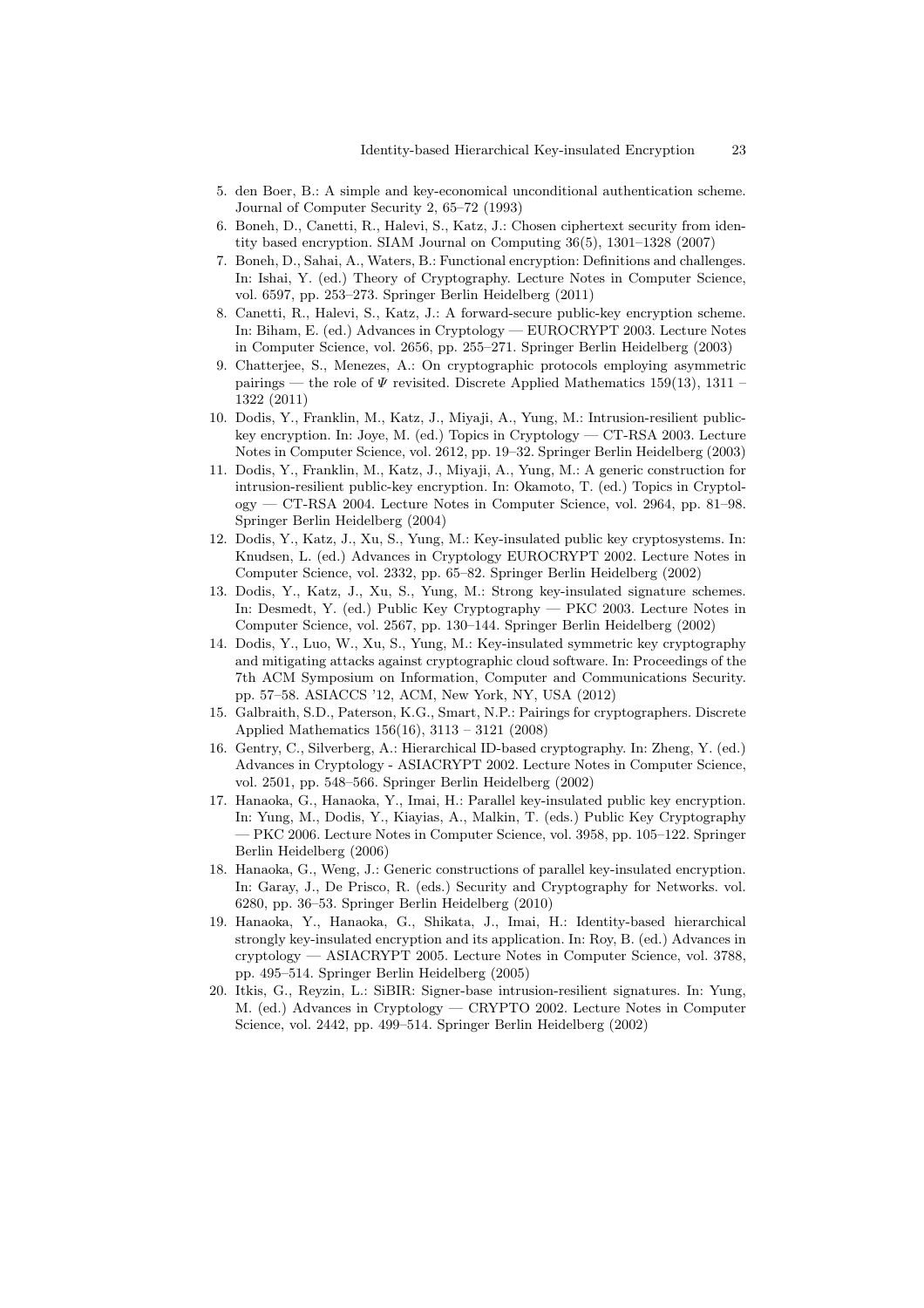- 24 Yohei Watanabe and Junji Shikata
- 21. Johansson, T., Kabatianskii, G., Smeets, B.: On the relation between A-codes and codes correcting independent errors. In: Helleseth, T. (ed.) Advances in Cryptology — EUROCRYPT'93. Lecture Notes in Computer Science, vol. 765, pp. 1–11. Springer Berlin Heidelberg (1994)
- 22. Jutla, C., Roy, A.: Shorter quasi-adaptive NIZK proofs for linear subspaces. In: Sako, K., Sarkar, P. (eds.) Advances in Cryptology — ASIACRYPT 2013. Lecture Notes in Computer Science, vol. 8269, pp. 1–20. Springer Berlin Heidelberg (2013)
- 23. Libert, B., Quisquater, J.J., Yung, M.: Parallel key-insulated public key encryption without random oracles. In: Okamoto, T., Wang, X. (eds.) Public Key Cryptography — PKC 2007. Lecture Notes in Computer Science, vol. 4450, pp. 298–314. Springer Berlin Heidelberg (2007)
- 24. Ramanna, S., Chatterjee, S., Sarkar, P.: Variants of Waters' dual system primitives using asymmetric pairings. In: Fischlin, M., Buchmann, J., Manulis, M. (eds.) Public Key Cryptography — PKC 2012. Lecture Notes in Computer Science, vol. 7293, pp. 298–315. Springer Berlin Heidelberg (2012)
- 25. Ramanna, S., Sarkar, P.: Efficient (anonymous) compact HIBE from standard assumptions. In: Chow, S., Liu, J., Hui, L., Yiu, S. (eds.) Provable Security. Lecture Notes in Computer Science, vol. 8782, pp. 243–258. Springer International Publishing (2014)
- 26. Sahai, A., Waters, B.: Fuzzy identity-based encryption. In: Cramer, R. (ed.) Advances in Cryptology —EUROCRYPT 2005. Lecture Notes in Computer Science, vol. 3494, pp. 457–473. Springer Berlin Heidelberg (2005)
- 27. Shamir, A.: How to share a secret. Commun. ACM 22(11), 612–613 (Nov 1979)
- 28. Taylor, R.: An integrity check value algorithm for stream ciphers. In: Stinson, D. (ed.) Advances in Cryptology — CRYPTO'93. Lecture Notes in Computer Science, vol. 773, pp. 40–48. Springer Berlin Heidelberg (1994)
- 29. Waters, B.: Efficient identity-based encryption without random oracles. In: Cramer, R. (ed.) Advances in Cryptology – EUROCRYPT 2005. vol. 3494, pp. 114–127. Springer Berlin Heidelberg (2005)
- 30. Waters, B.: Dual system encryption: Realizing fully secure IBE and HIBE under simple assumptions. In: Halevi, S. (ed.) Advances in Cryptology — CRYPTO 2009. vol. 5677, pp. 619–636. Springer Berlin Heidelberg (2009)
- 31. Weng, J., Liu, S., Chen, K., Ma, C.: Identity-based parallel key-insulated encryption without random oracles: Security notions and construction. In: Barua, R., Lange, T. (eds.) Progress in Cryptology - INDOCRYPT 2006. vol. 4329, pp. 409– 423. Springer Berlin Heidelberg (2006)
- 32. Weng, J., Liu, S., Chen, K., Zheng, D., Qiu, W.: Identity-based threshold keyinsulated encryption without random oracles. In: Malkin, T. (ed.) Topics in Cryptology – CT-RSA 2008. vol. 4964, pp. 203–220. Springer Berlin Heidelberg (2008)

# **A Definitions**

We give the formal definitions of the CBDH and DBDH assumptions and OTS. In the following, we assume the Type-1 pairing (i.e.,  $\mathbb{G} := \mathbb{G}_1 = \mathbb{G}_2$ ).

**Computational Bilinear Diffie–Hellman (CBDH) Assumption.** Let *A* be a PPT adversary and we consider *A*'s advantage against the CBDH problem